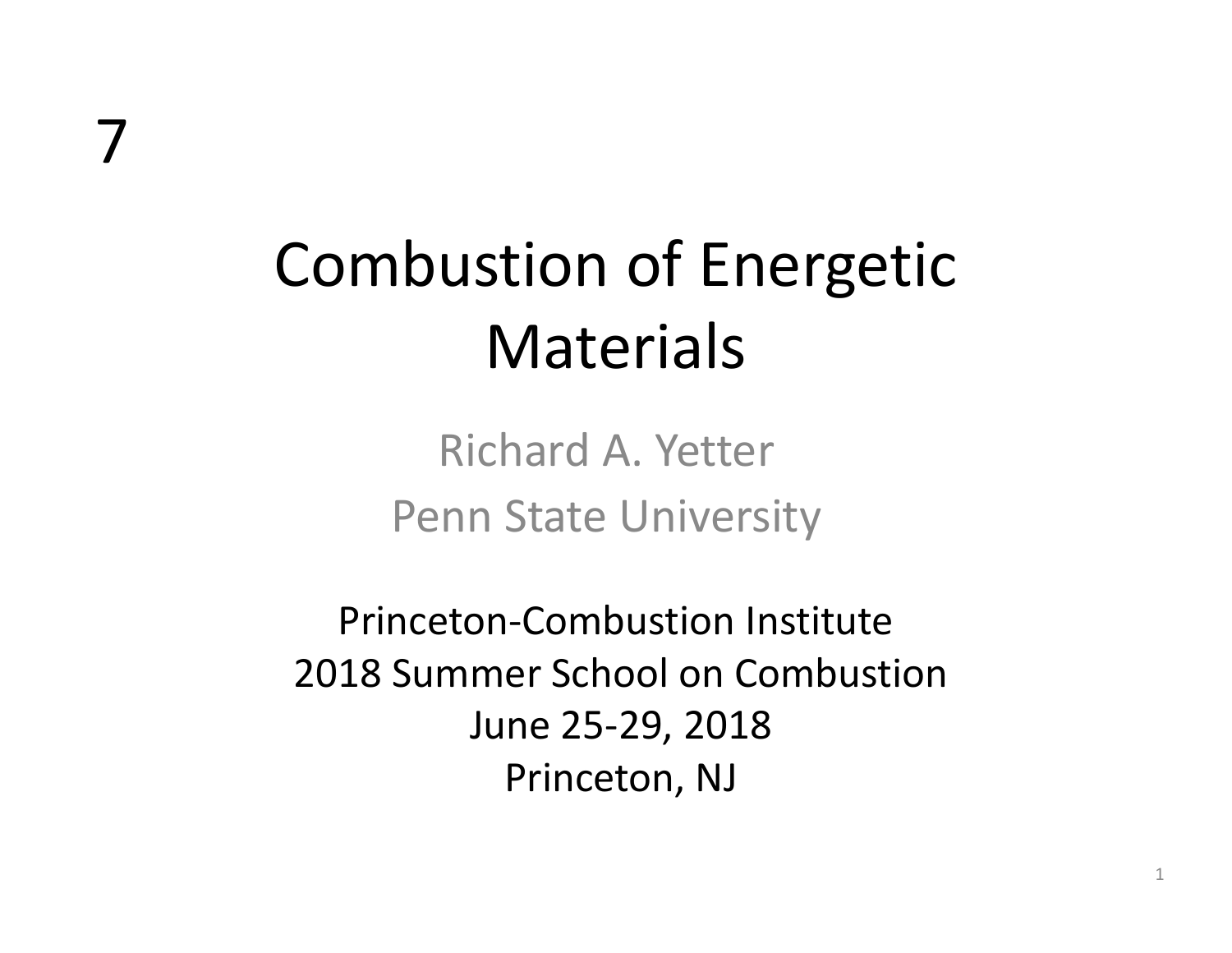## Additional Reading and References

- $\bullet$  Bulusu, S., ed., **Chemistry and Physics of Energetic Materials**, Kluwer Academic Publishers, Boston, 1990.
- $\bullet$  Clark, J.D., **Ignition! An Informal History of Liquid Rocket Propella**nts, Rutgers University press, New Brunswick, NJ, 1972.
- $\bullet$ Davenas, A., "Development of Modern Solid Propellants," *Journal of Propulsion and Power*, 19 (6), 1108‐1128, 2003.
- $\bullet$  Dreizin, E.L., "Metal‐based Reactive Nanomaterials," *Progress in Energy and Combustion Science*, 35, 141‐167, 2009.
- $\bullet$ • Edwards, T., "Liquid Fuels and Propellants for Aerospace Propulsion 1903-2003," *Journal of Propulsion and Power*, 19 (6), 1089, 2003.
- $\bullet$  Glassman, I., Yetter, R.A., and Glumac, N., **Combustion**, 5th Edition, Academic Press, Waltham, MA, 2015
- $\bullet$  Jackson, T.L., "Modeling of Heterogeneous Propellant Combustion: A Survey," *AIAA Journal* 50, 5, May 2012, 993
- $\bullet$  Kubota, N., **Propellants and Explosives: Thermochemical Aspects of Combustion**, 2<sup>nd</sup> Edition, Wiley-VCH Verlag GmbH & Co. KGaA, Weinheim, 2007.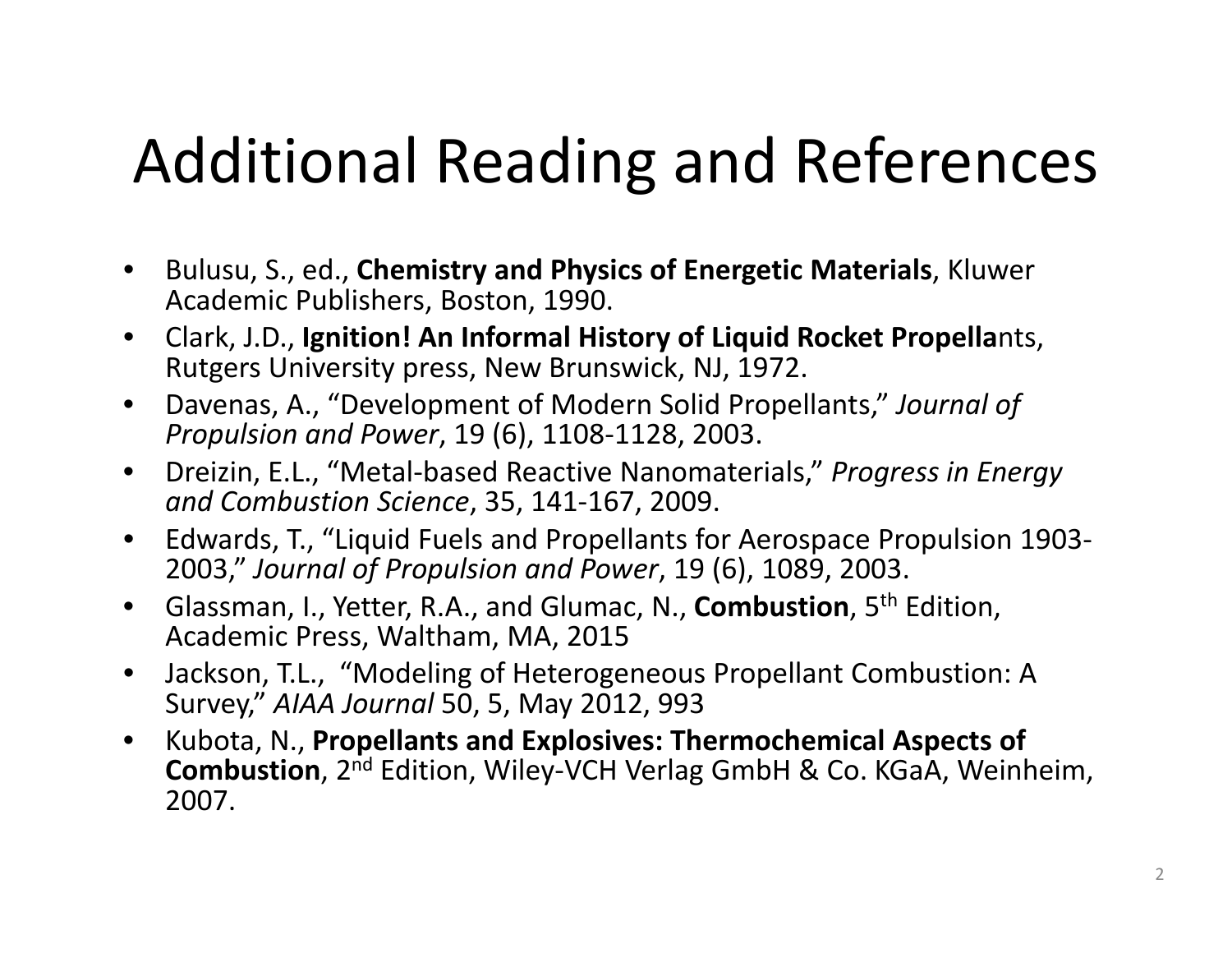## Additional Reading and References

- Kuo, K.K. and Summerfield, eds., **Fundamentals of Solid Rocket Propellant Combustion**, American Institute of Aeronautics and Astronautics, Reston, VA, 1984.
- $\bullet$  Kuo, K.K., and Acharya, R., **Applications of Turbulent and Multiphase Combustion**, John Wiley and Sons, Hoboken NJ, 2012.
- $\bullet$  Sundaram, D., Yang, V., and Yetter, R.A., "Metal‐based Nanoenergetic Materials: Synthesis, Properties, and Applications," *Progress in Energy and Combustion Science* 61, 293‐365, 2017.
- Sutton, G.P. and Biblarz, O., **Rocket Propulsion Elements: An Introduction to the Engineering of Rockets**, 9th Edition, John Wiley and Sons, New York, 2017.
- Yang, V., B ill <sup>r</sup> , T B. ., and Ren, W.‐Z., eds., **S lid <sup>o</sup> P ll rope ant Ch i em stry, Combustion, and Interior Ballistics**, American Institute of Aeronautics and Astronautics, vol. 185, Reston, VA, 2000.
- $\bullet$ Yetter, R.A., Risha, G.A., and Son, S.F., "Metal Particle Combustion and Nanotechnology*,*" *Proceedings of the Combustion Institute* 32, 1819‐1838, 2009.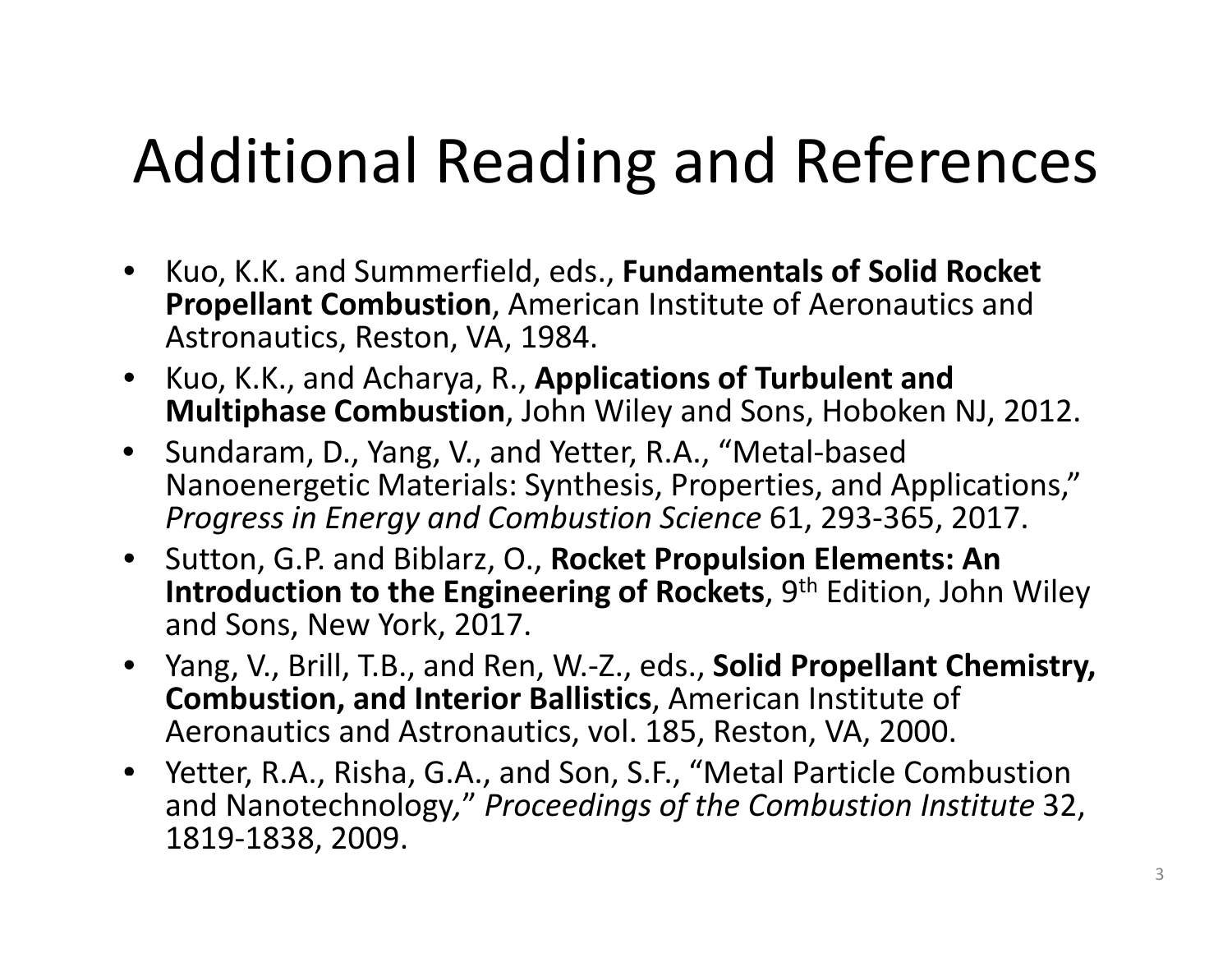## Appendixes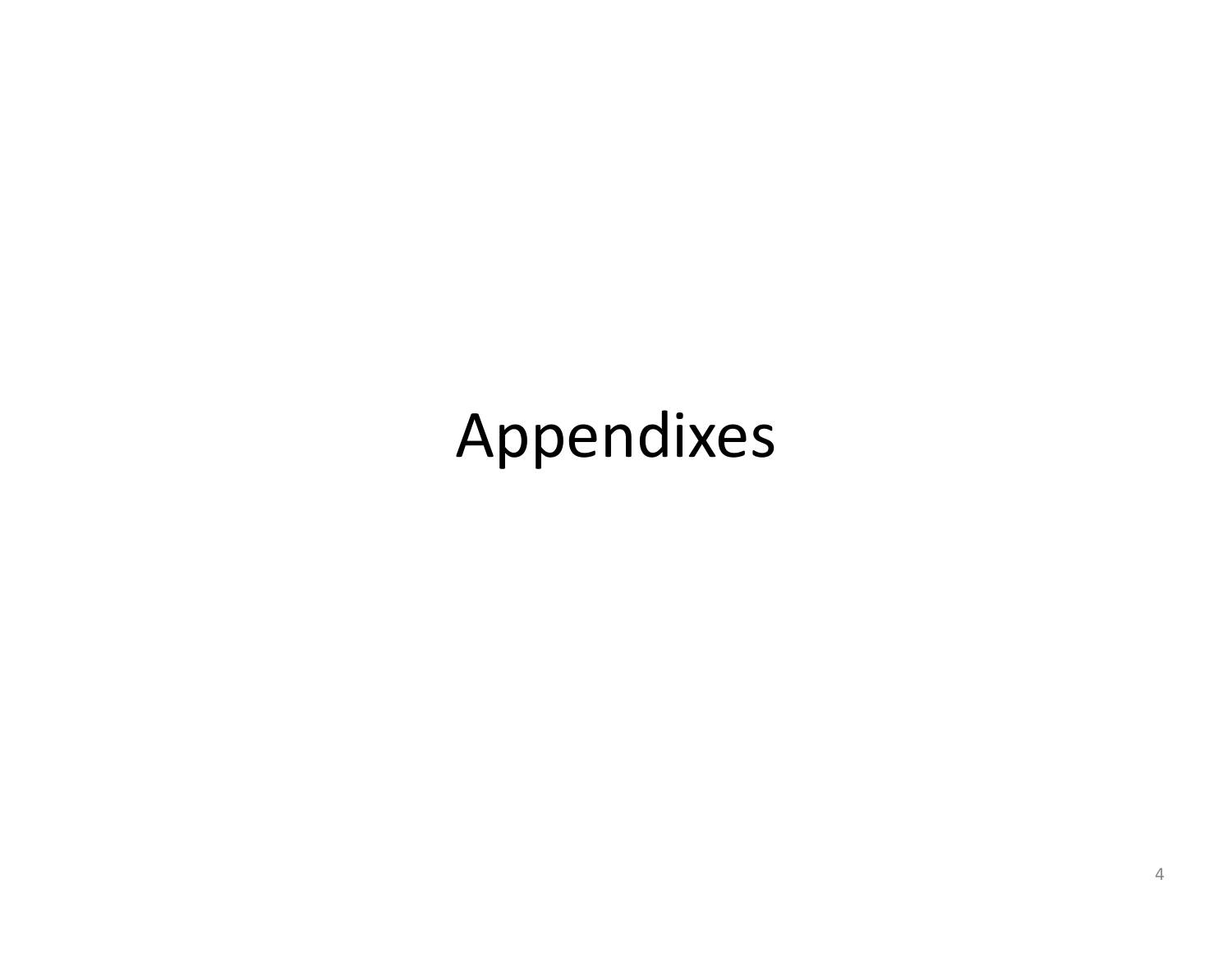#### Constant Volume Temporal Reacting System

$$
\frac{dY_j}{dt} = v\dot{\omega}_j MW_j \quad (j = 1, ..., K)
$$

$$
C_{\nu} \frac{dT}{dt} = -\nu \sum_{j=1}^{K} e_j \dot{\omega}_j MW_j
$$

 $v = V/m$ 

$$
\sum_{j=1}^{n}v_{ji}^{'}\mathbf{M}_{j} \leftrightarrow \sum_{j=1}^{n}v_{ji}^{''}\mathbf{M}_{j} \ \ i, = 1,...,m
$$

$$
q_{i} = k_{f,i} \prod_{j=1}^{n} (\mathbf{M}_{j})^{V'_{ji}} - k_{b,i} \prod_{j=1}^{n} (\mathbf{M}_{j})^{V''_{ji}}
$$

$$
\dot{\omega}_{ji} = \left[ V''_{ji} - V'_{ji} \right] q_{i} = V_{ji} q_{i}
$$

$$
\dot{\omega}_{j} = \sum_{i=1}^{m} v_{ji} q_{i}
$$

*m*

T: temperature

 $Y_k$ : mass fraction of j<sup>th</sup> species

 $MW_{k}$ : molecular weight of j<sup>th</sup> species

*t*: time

 $$ 

- *V*: volume of system
- *m*: mass of system
- $e_k$ : internal energy of j<sup>th</sup> species
- $C_{\nu}$ : constant volume heat capacity

: molar rate of production of jth <sup>ω</sup> *<sup>j</sup>* species ' " <sup>M</sup> <sup>M</sup> , 1,..., M: species

> $k_f$ ,  $k_b$ : forward and backward rate constants for the i<sub>th</sub> reaction *<sup>v</sup>*: stoichiometric coefficients for the ith ireaction and j<sup>th</sup> species of the reactants or products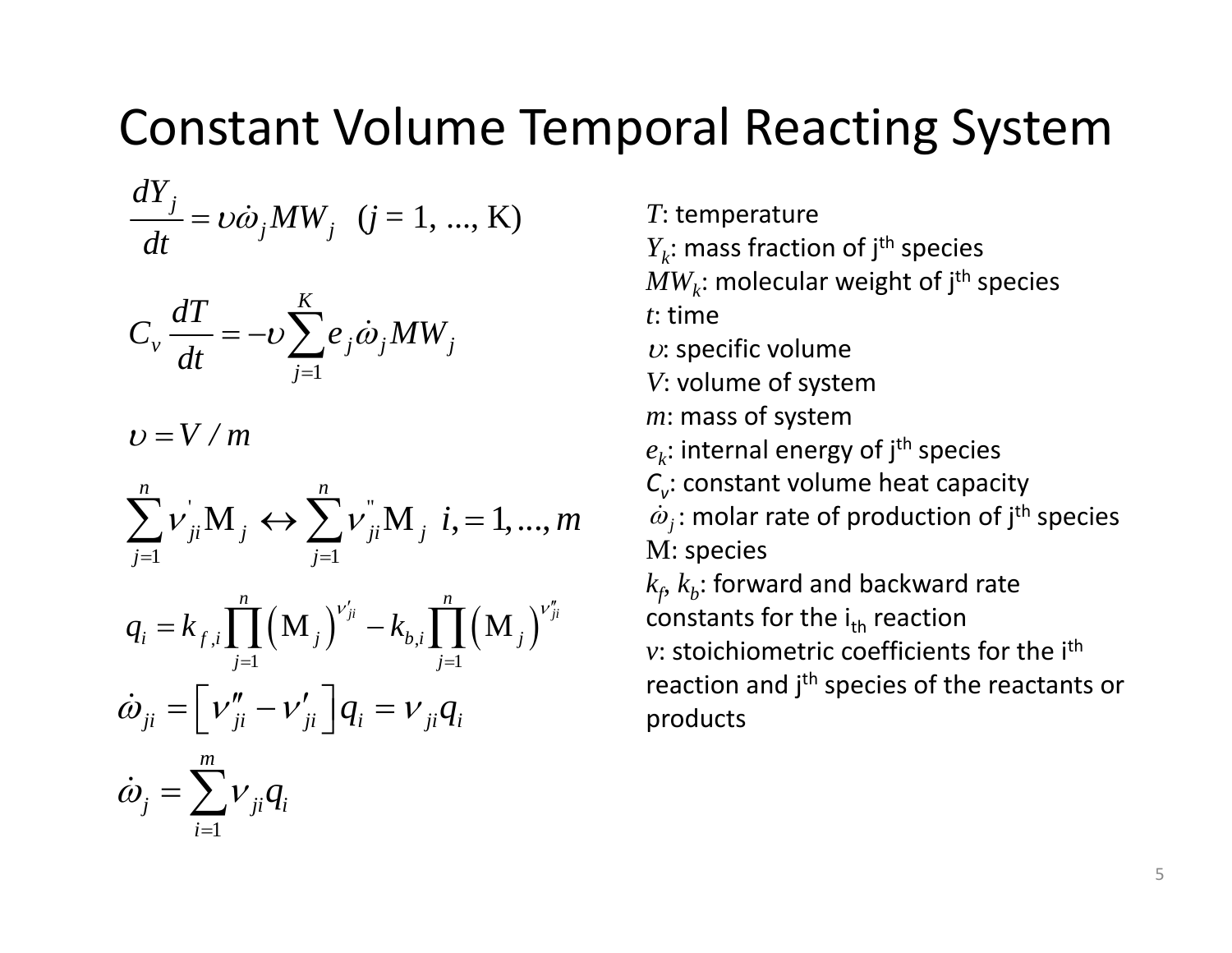### Model for RDX Combustion by Liau and Yang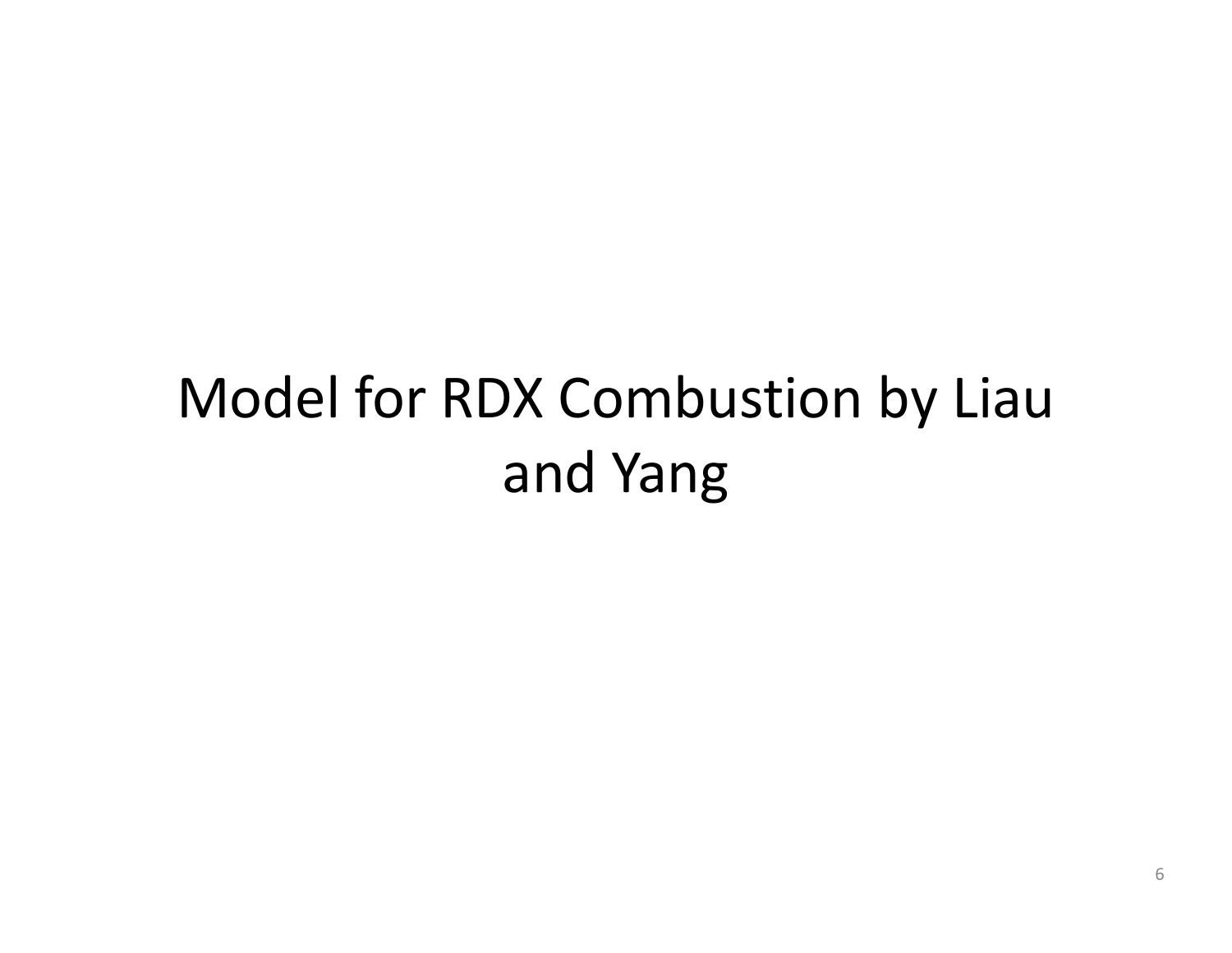Model for RDX Combustion by Liau and Yang ‐ The Gas‐Phase

• The gas‐phase continuity equation

$$
\frac{\partial \rho}{\partial t} + \frac{\partial}{\partial x}(\rho u) = 0
$$

- $\bullet$  The gas-phase species conservation equations are:  $\frac{\partial ( \rho Y_i )}{\partial t} + \frac{\partial}{\partial x} \Big[ \rho Y_i \big( u + V_i \big) \Big] = \dot{\omega}_i \quad \big( i = 1, 2, ... N \big)$
- The gas‐phase energy conservation equation

$$
\frac{\partial(\rho e)}{\partial t} + \frac{\partial(\rho u e)}{\partial x} = \frac{\partial}{\partial x} \left( \lambda \frac{\partial T}{\partial x} - \sum_{k=1}^{N} \rho Y_k V_k h_k \right) - p \frac{\partial u}{\partial x}
$$

• The gas‐phase enthalpy of the kth species

$$
h_{k} = \left[ \int\limits_{T_{ref}}^{T} C_{p,k} dT + h_{s,k} \left( T_{ref} \right) \right] + \Delta h_{f,k}^{0}
$$

• The diffusion velocity is evaluated as

$$
V_k = -\frac{D_k}{X_k} \frac{\partial X_k}{\partial x}; \ D_k = \frac{1 - Y_k}{\sum_{j \neq k} X_j / D_{jk}}
$$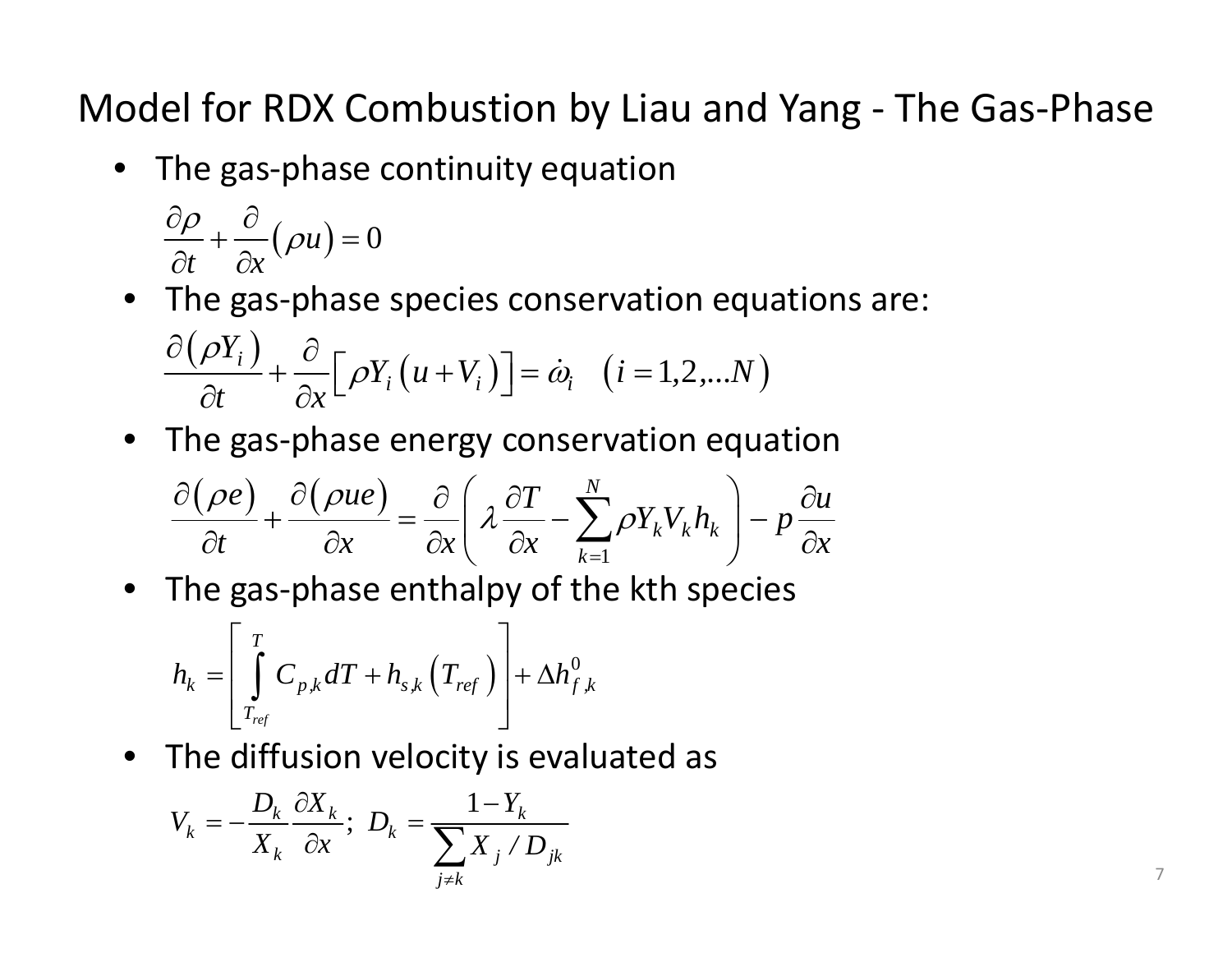Model for RDX Combustion by Liau and Yang ‐ The Gas ‐Phase

- The equation of state for a multicomponent system 1 $\sum_{k=1}^{N}\frac{Y_k}{MW_k}$  $p = \rho R_u T \sum_{i=1}^N \frac{Y_i}{T}$ *MW* $= \rho R_u T \sum$ =
- $\bullet$  The general chemical reaction is represented as  $\mathbf{M} \longrightarrow \mathbb{R}$ 1  $j = 1$ *fj bj*  $\frac{N}{\sqrt{N}}$  *k***<sub>fi</sub>** *N ii i i k i i* $\sum v_i M_i \xleftarrow{\kappa_f \to} \sum v_i^{\dagger} M$ =<sup>=</sup>
- The reaction rate constant for the *jth* forward and backward reactions are expressed in Arrhenius form

$$
k_j = A_j T^b \exp\left(-\frac{E_{a_j}}{R_u T}\right)
$$

• The rate of change of molar species *i* by the *jth* reaction is

$$
\dot{C}_{M_{ij}} = \left(v_{ij}'' - v_{ij}'\right) \left[k_{f,j} \prod_{i=1}^{n} \left(C_{M_i}\right)^{v_{ij}'} - k_{b,j} \prod_{i=1}^{n} \left(C_{M_i}\right)^{v_{ij}''}\right]
$$

•• The total rate of change of species *i* is

$$
\dot{\omega}_i = MW_i \sum_{j=1}^{N_R} \dot{C}_{M_{ij}}
$$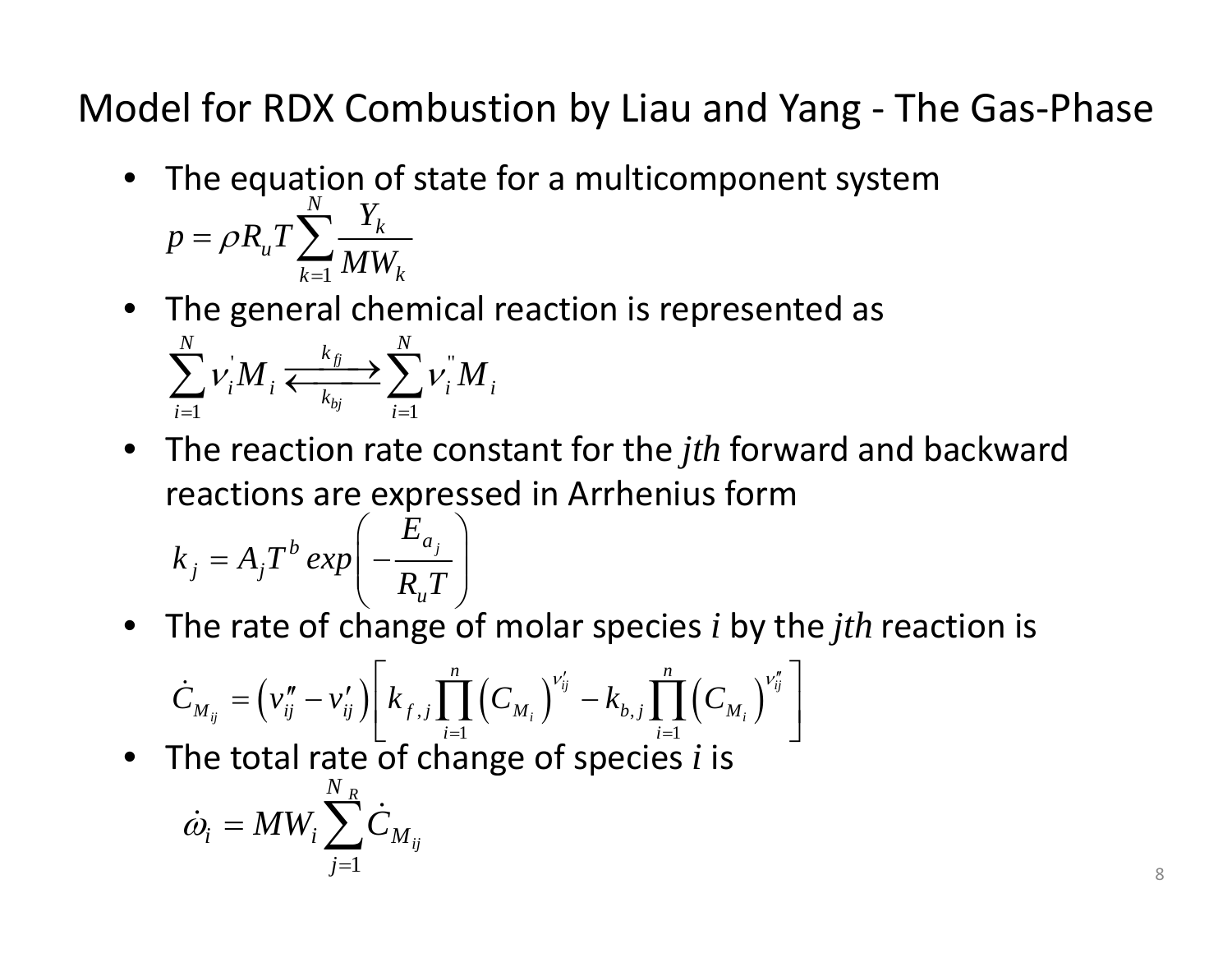### Model for RDX Combustion by Liau and Yang‐ The Foam Layer Region

- A two phase fluid dynamic model using <sup>a</sup> spatial averaging technique was employed to formulate the physicochemical processes in the foam layer region
- $\bullet$  These processes include thermal decomposition, evaporation, bubble formation, gas‐phase reactions in bubbles, and interfacial transport of mass and energy between gas and condensed phases
- $\bullet$  The formulation is based on the control volume approach for conservation equations with the control volumes for gas bubbles and condensed phases complementary to each other
- The Dupuit‐Forchheimer assumption is used that allows the fractional‐ volume void fraction (or porosity) to be extended to <sup>a</sup> fractional area void fraction definition

 $A_{g} = \phi A$ 

where  $\phi$  is the void fraction,  $A_{g}$  is the fractional cross-sectional area consisting of gas bubbles in foam layer, and  $A$  is the cross-sectional area of the propellant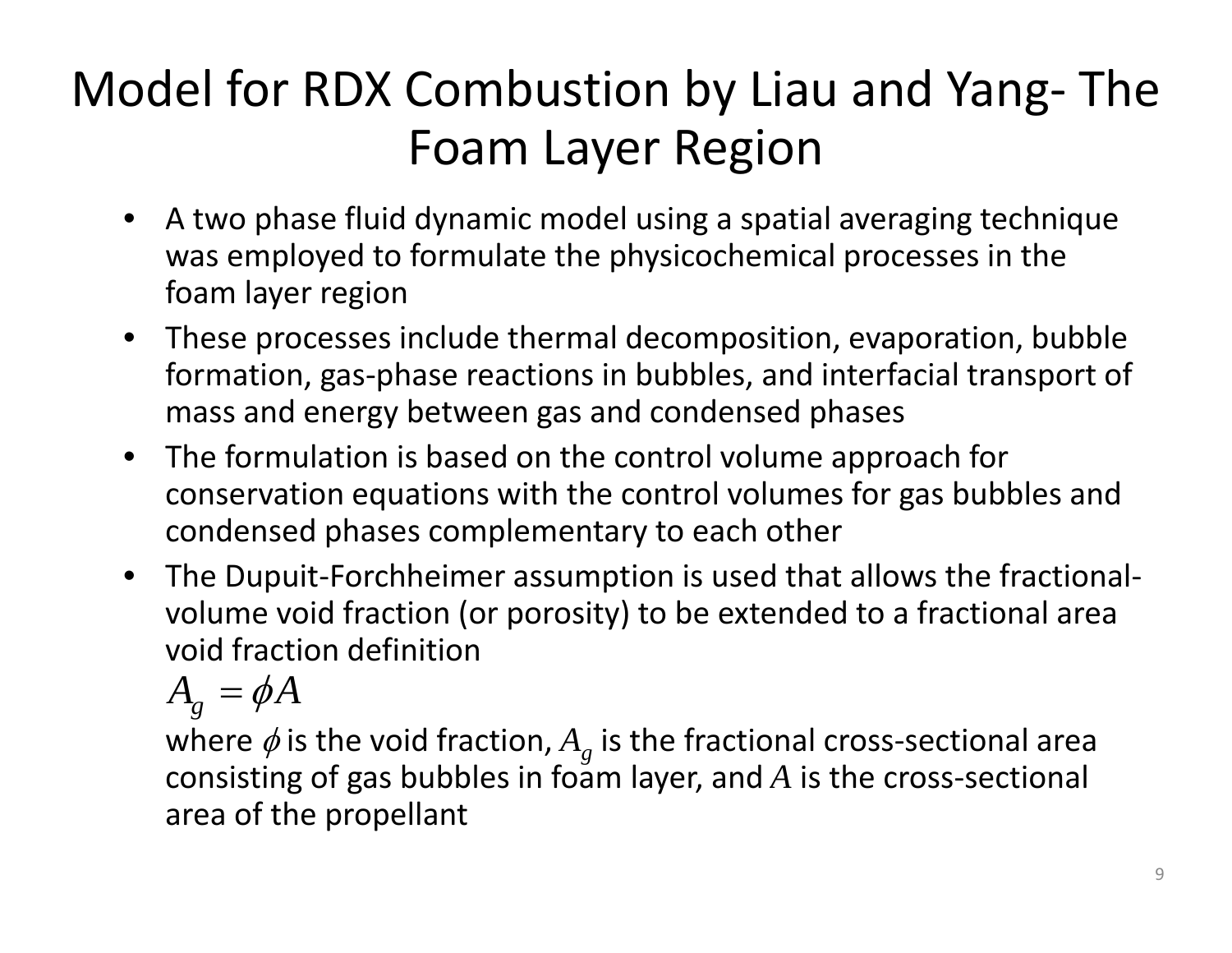#### Model for RDX Combustion by Liau and Yang ‐ The Foam Layer Region

• The gas ‐phase mass conservation equation

$$
\frac{\partial \phi \rho_g}{\partial t} + \frac{\partial}{\partial x} (\phi \rho_g u_g) = \dot{\omega}_{c \to g}
$$

- The gas ‐phase species conservation equations are: ( )  $\left[\frac{\phi \rho_g Y_{gi}}{\partial t} + \frac{\partial}{\partial x} \left[ \phi \rho_g Y_{gi} \left( u_g + V_{gi} \right) \right] \right] = \dot{\omega}_{gi} \quad (i = 1, 2, ... N_g)$  $\partial\big(\!\not{\!\partial \! \rho}_s Y_{si}\big)$   $\partial$  $\frac{\partial_g f}{\partial t} \frac{g_i}{\partial x} f + \frac{\partial}{\partial x} \left[ \phi \rho_g Y_{gi} \left( u_g + V_{gi} \right) \right] = \dot{\omega}_{gi} \quad (i = 1, 2, ...N_g)$
- The gas ‐phase energy conservation equation

$$
\frac{\partial (\phi \rho_g e_g)}{\partial t} + \frac{\partial (\phi \rho_g u_g e_g)}{\partial x} = \frac{\partial}{\partial x} \left( \phi \lambda_g \frac{\partial T_g}{\partial x} - \phi \sum_{k=1}^{N_g} \rho_g Y_{gk} V_{gk} h_{gk} \right) \n- p \phi \frac{\partial u_g}{\partial x} + \dot{\omega}_{c \to g} q_{c \to g} + A_s h_c (T_c - T_g)
$$

where  $q_{c \to g}$  is the heat evolved during pyrolysis of condensed-phase to gas-phase,  $\dot{\omega}_{c \to g}$  is the rate of conversion of condensed phase material to gas-phase products*,*  $A_{_S}$  is the interface area between bubbles and liquid per unit volume, and  $h_c^{\phantom{\dagger}}$  is the heat transfer coefficient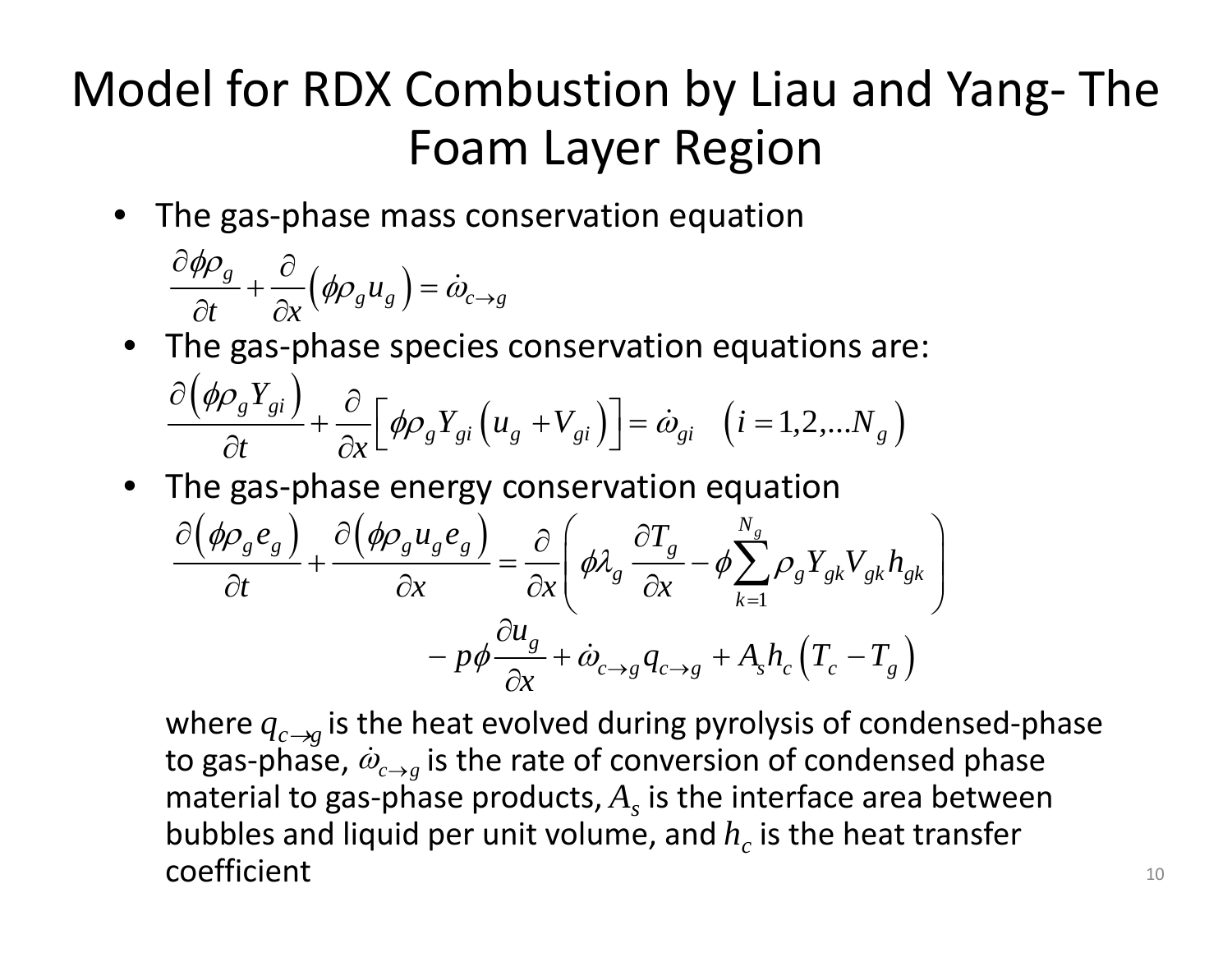### Model for RDX Combustion by Liau and Yang‐ The Foam Layer Region

• The condensed‐phase mass conservation equation

$$
\frac{\partial (1-\phi)\rho_c}{\partial t} + \frac{\partial}{\partial x}((1-\phi)\rho_c u_c) = -\dot{\omega}_{c \to g}
$$

• The condensed‐phase species conservation equations

$$
\frac{\partial ((1-\phi)\rho_c Y_{ci})}{\partial t} + \frac{\partial}{\partial x} \Big[ (1-\phi)\rho_c Y_{ci} (u_c + V_{ci}) \Big] = \dot{\omega}_{ci} \quad (i=1,2,...N_c)
$$

• The condensed-phase energy conservation equation

$$
\frac{\partial \left( \left( 1 - \phi \right) \rho_c e_c \right)}{\partial t} + \frac{\partial \left( \left( 1 - \phi \right) \rho_c u_c e_c \right)}{\partial x} = \frac{\partial}{\partial x} \left( \left( 1 - \phi \right) \lambda_c \frac{\partial T_c}{\partial x} - \left( 1 - \phi \right) \sum_{k=1}^{N_c} \rho_c Y_{ck} V_{ck} h_{ck} \right) - p \left( 1 - \phi \right) \frac{\partial u_c}{\partial x} - \dot{\omega}_{c \to g} q_{c \to g} - A_s h_c \left( T_c - T_g \right)
$$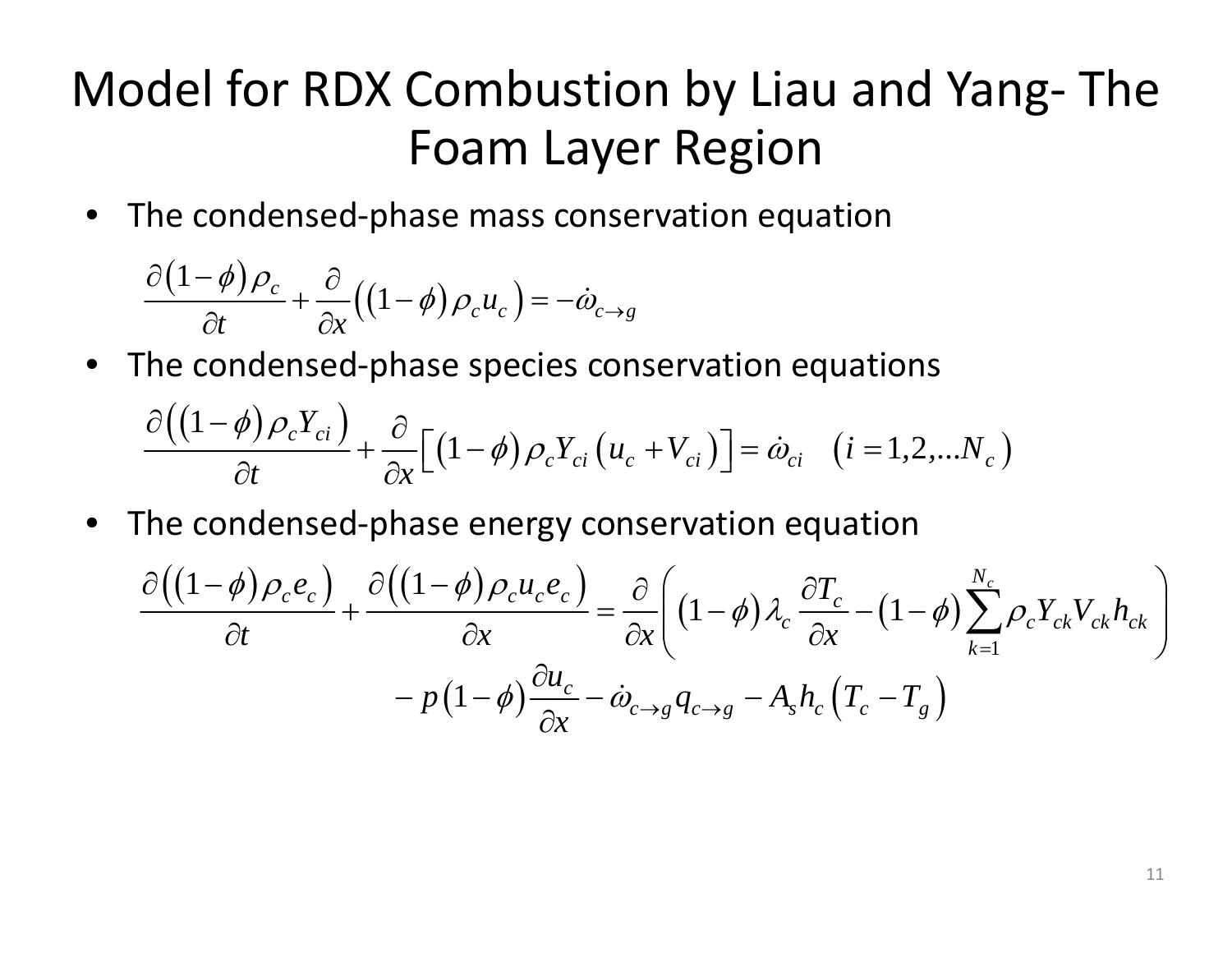### Model for RDX Combustion by Liau and Yang‐ Reactions in The Foam Layer Region

• RDX $_{\textrm{\tiny{(1)}}}\rightarrow$  3CH $_{2}$ O + 3N $_{2}$ O

$$
\dot{\omega}_1 = (1 - \phi) \rho_c k_1, \quad k_1 (1/s) = 6 \times 10^{13} \exp\left[-36.0(kcal/mol)/R_u T\right]
$$

• RDX $_{\textrm{\tiny{(I)}}}\rightarrow$  3HCN + 1.5NO $_{2}$  + 1.5NO + 1.5H $_{2}$ O

$$
\dot{\omega}_2 = (1 - \phi) \rho_c k_2, \quad k_2 (1/s) = 16 \times 10^{16} \exp \left[ -45.0 \left( kcal / mol \right) / R_u T \right]
$$

•A secondary reaction was also considered

$$
NO2 + CH2O \rightarrow NO + CO + H2O
$$
  
\n
$$
\dot{\omega}_3 = \phi k_3 \frac{\rho_g Y_{CH_2O}}{MW_{CH_2O}} \frac{\rho_g Y_{NO_2}}{MW_{NO_2}},
$$

$$
k_3\left(cm^3/mol - s\right) = 802 \times T^{2.77} \exp\left[-13.73\left(kcal/mol\right)/R_uT\right]
$$

• In addition to thermal decomposition, the thermodynamic phase transition from liquid to vapor RDX is considered  $RDX_{(c)} \longleftrightarrow RDX_{(g)}$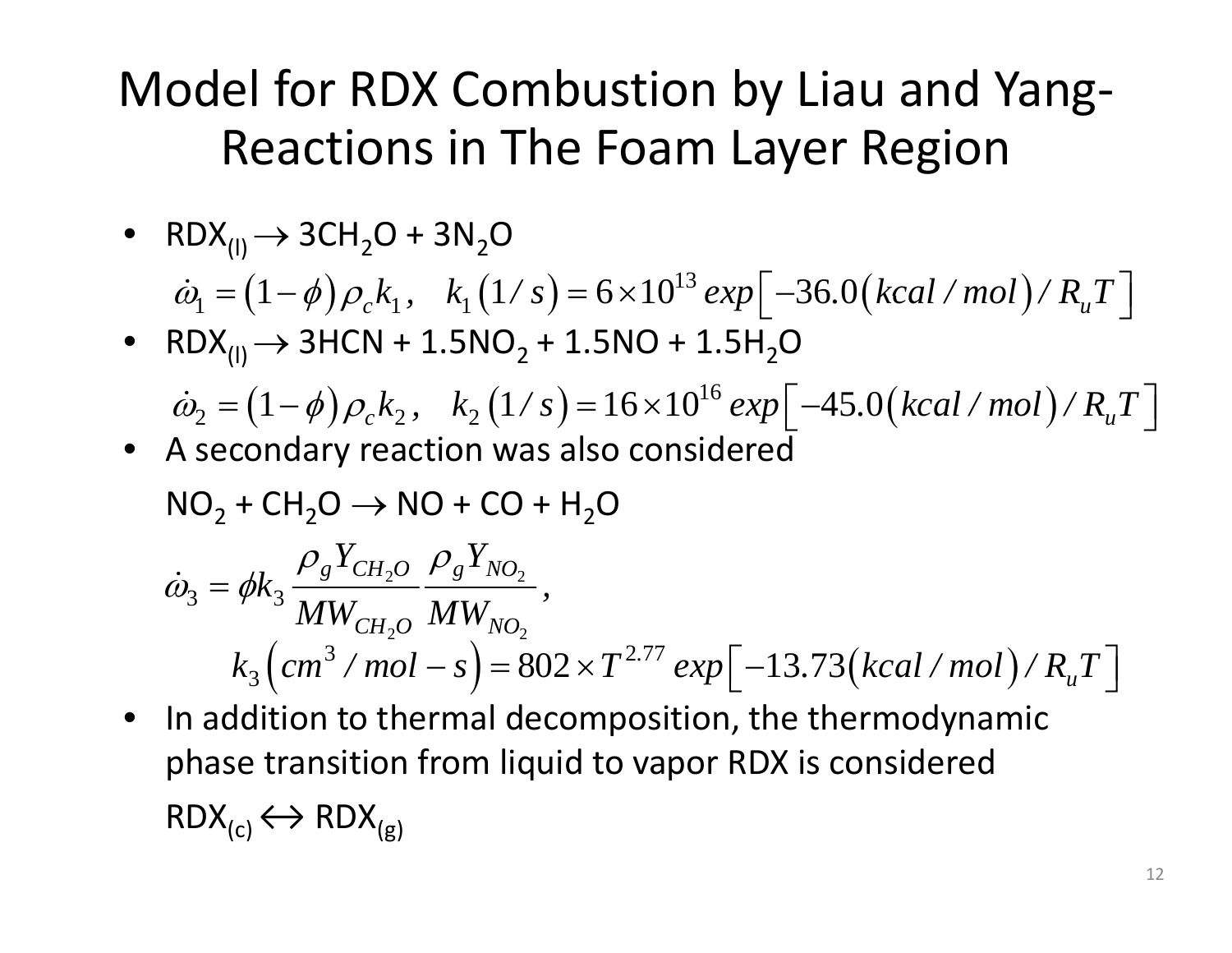### Model for RDX Combustion by Liau and Yang‐ Evaporation and Condensation Considerations of RDX

 $\bullet$  The condensation flux can be characterized in terms of the rate at which vapor molecules collide and stick to the interface

$$
\dot{m}''_{condensation} = \dot{si}''MW = s \left(\frac{1}{4} \sqrt{\frac{8R_uT}{\pi MW}}\right) \left(\frac{p}{RT}\right) X^{0^+}
$$

 $\bullet$  If thermodynamic phase equilibrium is achieved, evaporation proceeds at the same rate as condensation

$$
\dot{m}''_{evap} = \dot{m}''_{condensation} = \dot{si}''MW = s\left(\frac{1}{4}\sqrt{\frac{8R_uT}{\pi MW}}\right)\left(\frac{p}{RT}\right)\left(\frac{P_{v,eq}}{p}\right)
$$

• The vapor pressure can be approximated by the Clausius Clapeyron equation

$$
p_{v,eq} = p_0 \exp \left[ -\Delta H_{vap} / (R_u T) \right]
$$

•At nonequilibrium conditions, the net evaporation rate is

$$
\dot{m}''_{net} = \dot{m}''_{evap} - \dot{m}''_{condensation}
$$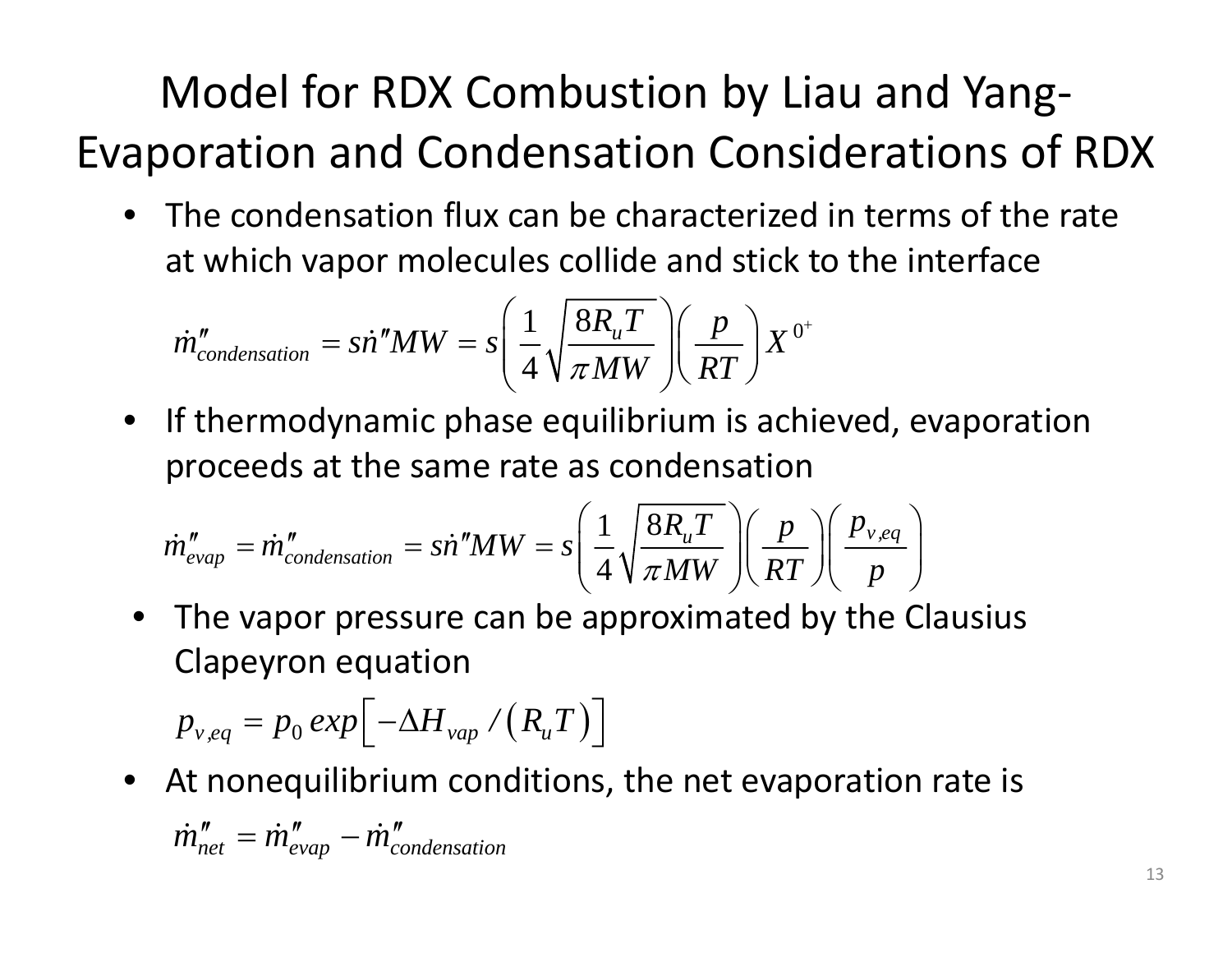### Model for RDX Combustion by Liau and Yang‐ Evaporation and Condensation Considerations of RDX

•Thus, the specific mass conversion rate due to evaporation is

 $\omega$  $\dot{\omega}_{c}\textcolor{red}{\rightleftharpoons} g = A_{s}\dot{m}''_{net}$ 

• The specific surface area is <sup>a</sup> function of the void fraction and number density of bubbles

$$
A_s = (36\pi n_b)^{1/3} \phi^{2/3} \qquad \phi < 1/2
$$

$$
A_s = (36\pi n_b)^{1/3} (1 - \phi)^{2/3} \qquad \phi \ge 1/2
$$

where  $n_{b}^{{}}$  is the number density of bubbles determined empirically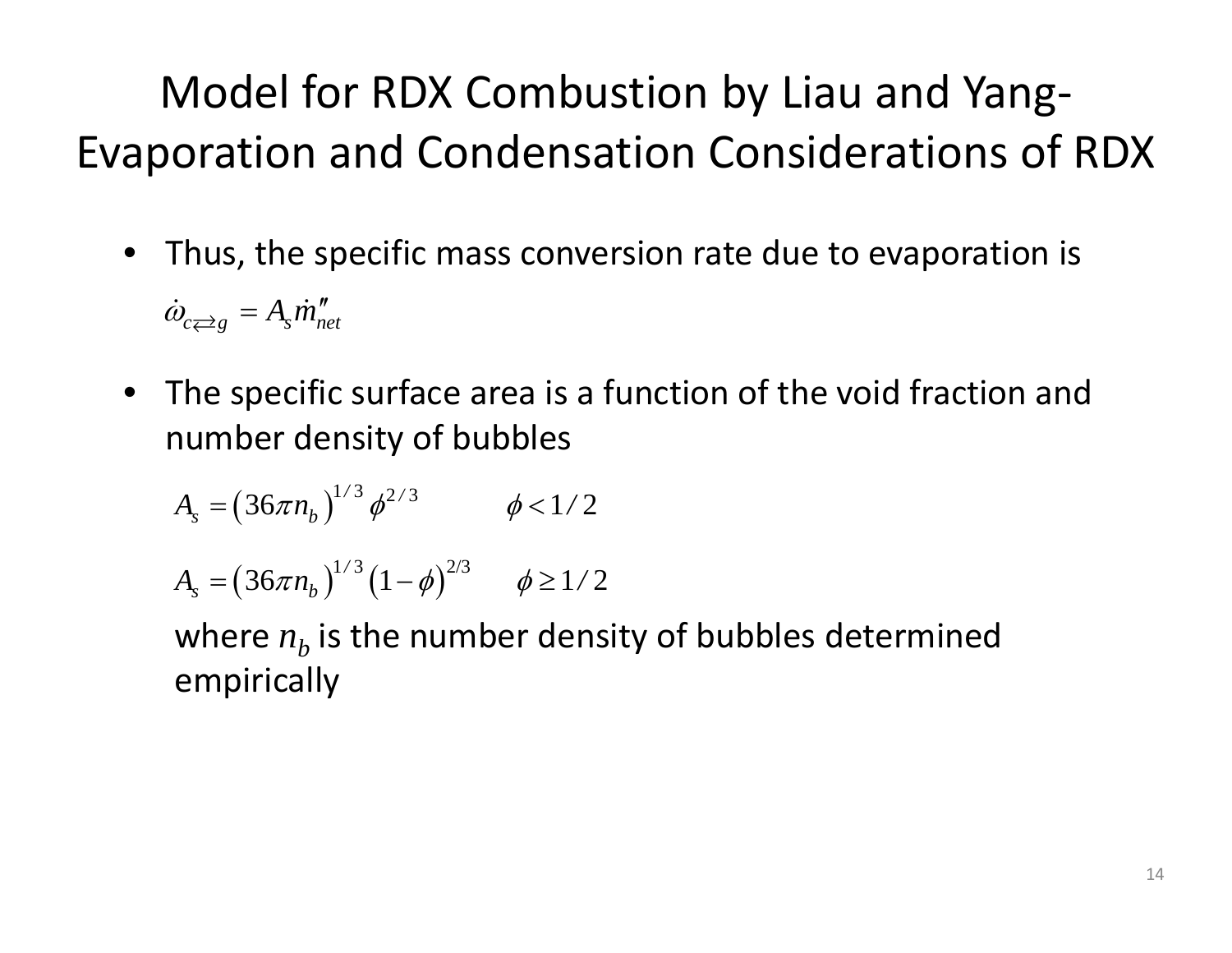### Model for RDX Combustion by Liau and Yang‐ Boundary Conditions

- With application of conservation laws to the propellant surface, the matching conditions at the gas‐foam layer interface are:
- Mass Flux:  $\left[ ( 1 - \phi ) \rho_c u_c + \phi \rho_g u_g \right]_{0^-} = \left( \rho u \right)_{0^+}$
- Species Flux:  $\left[\left(1-\phi\right)\rho_{c}\left(u_{c}+V_{c_{i}}\right)Y_{c_{i}}+\phi\rho_{g}\left(u_{g}+V_{g_{i}}\right)Y_{g_{i}}\right]_{0^{-}}=\left(\rho\left(u+V_{i}\right)Y_{i}\right)_{0^{+}}$

• Energy Flux:  
\n
$$
\left[ (1-\phi) \lambda_c \frac{dT_c}{dx} - \sum_{i=1}^{N_c} (1-\phi) \rho_c (u_c + V_{c_i}) Y_{c_i} h_{c_i} \right]_{0^-} + \left[ \phi \lambda_g \frac{dT_g}{dx} - \sum_{i=1}^{N_g} \phi \rho_g (u_g + V_{g_i}) Y_{g_i} h_{g_i} \right]_{0^-}
$$
\n
$$
= \left[ \lambda \frac{dT}{dx} - \sum_{i=1}^{N} \rho (u + V_i) Y_i h_i \right]_{0^+}
$$

 $\bullet$  Phase transition from liquid to vapor RDX at the interface:  $\left[ \left( 1 - \phi \right) \rho_c u_c \, \right]_{0^-} = \dot{m}''_{net}$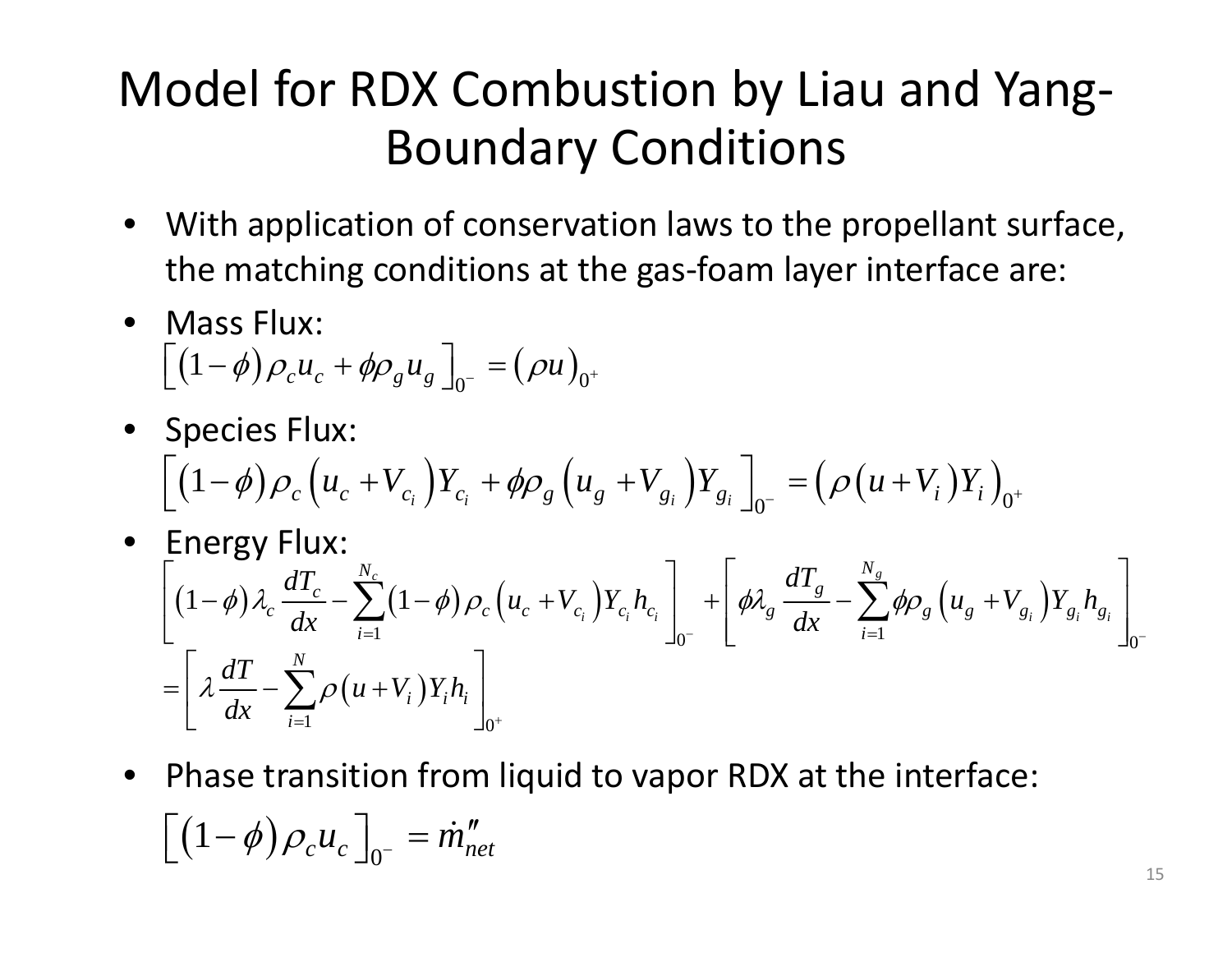### Model for RDX Combustion by Liau and Yang‐ Boundary Conditions

- $\bullet$  In the foam layer, it is assumed  $T_c = T_g$
- The far field conditions for the gas phase require that the gradients of the flow properties be zero as *<sup>x</sup>*→∞

$$
\frac{\partial \rho}{\partial x} = \frac{\partial u}{\partial x} = \frac{\partial T}{\partial x} = \frac{\partial Y_i}{\partial x} = 0
$$

• The conditions at the cold boundary for the condensed phase  $(x \rightarrow -\infty)$  are

$$
T_c = T_i \text{ and } \phi = 0 \text{ at } x \to \infty
$$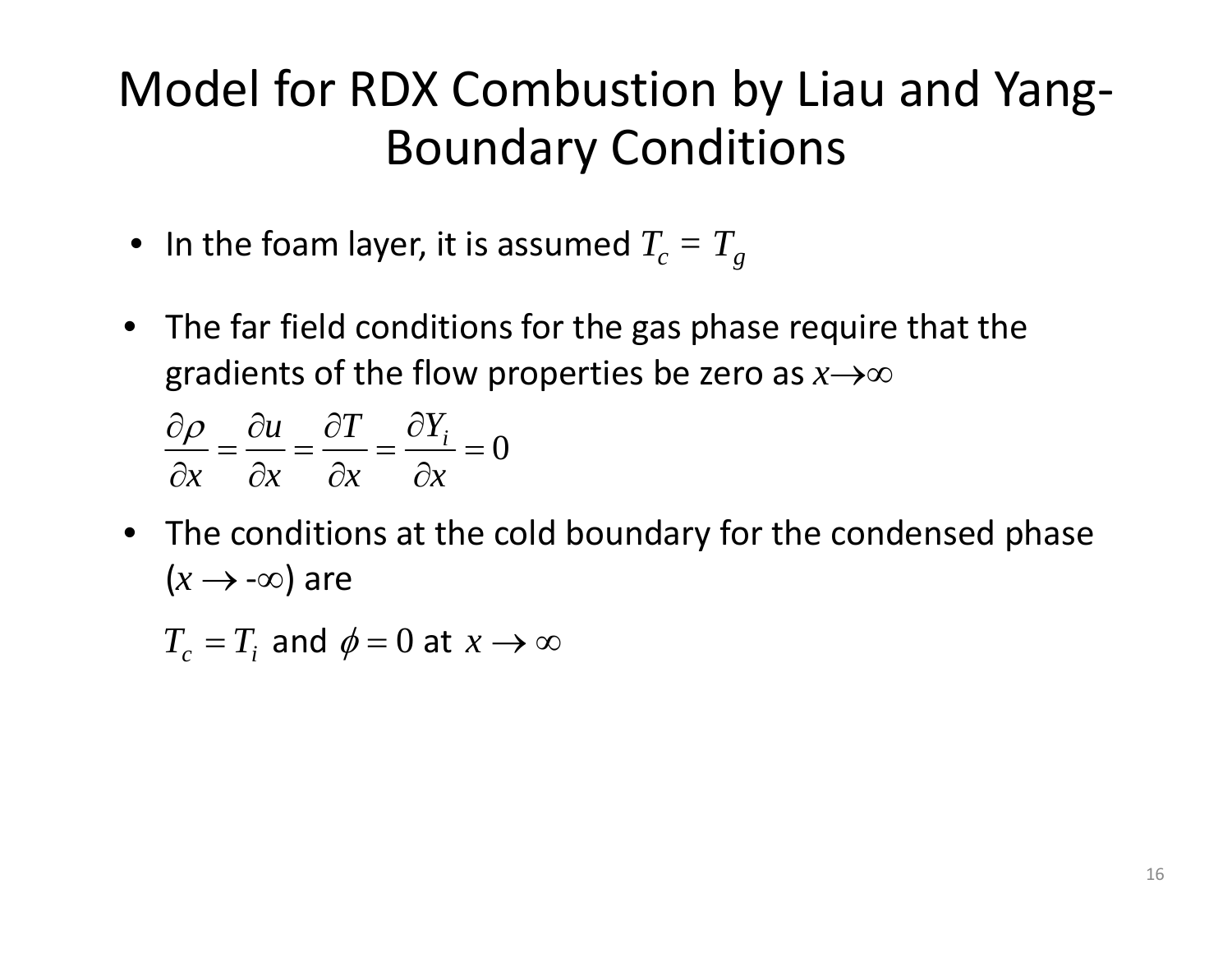### Application of Energetic Materials to Rocket Propulsion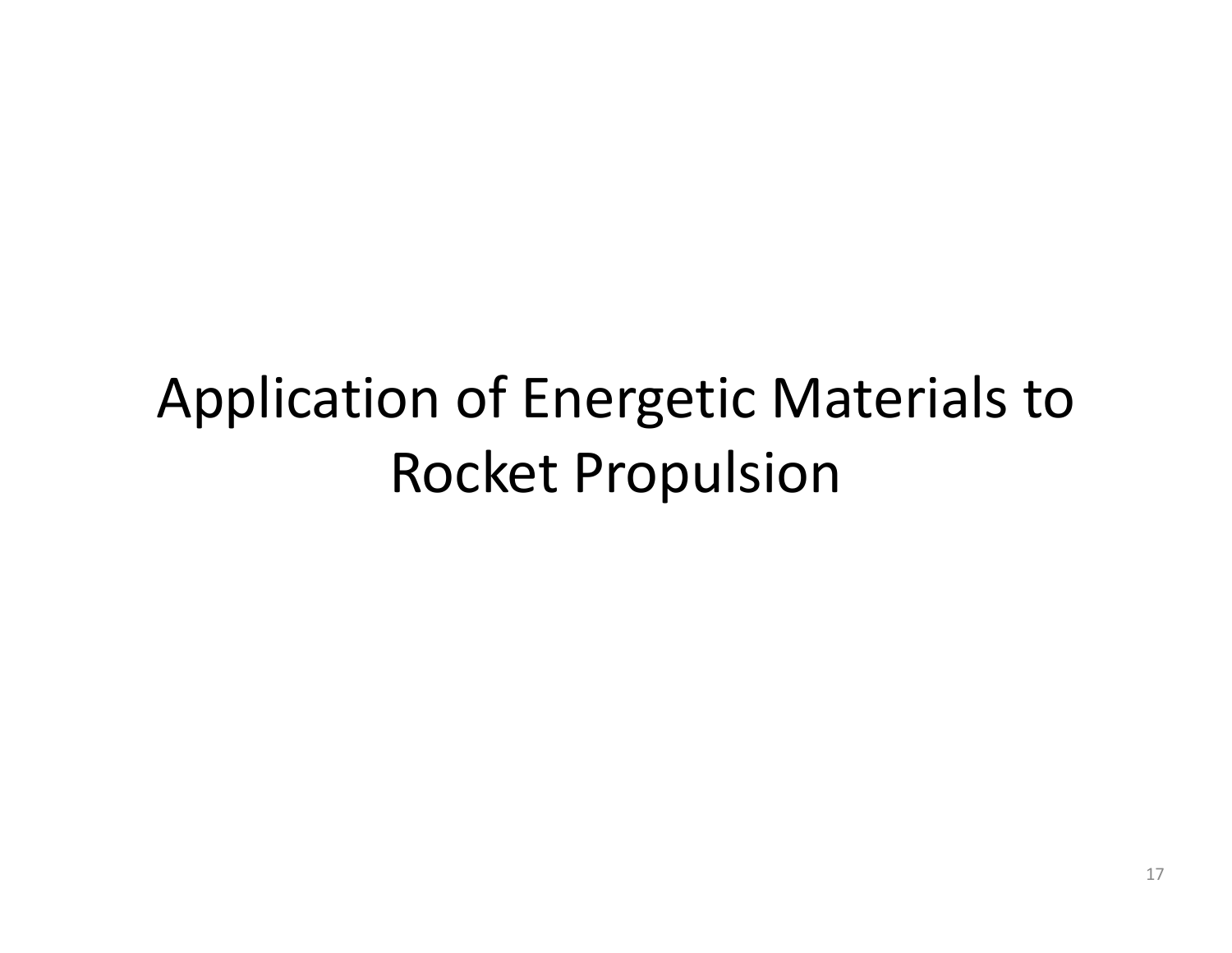## Solid Propellants Used in Rockets

- • $\bullet$  A major application of solid propellants is in rockets
- • Burning solid propellants produces high‐temperature combustion products, which can be expanded through <sup>a</sup> converging‐diverging nozzle to generate thrust for rocket propulsion
- $\bullet$ Generally, there are two types of solid propellant grains that are used in rockets
	- Side burning type:



Side Burning Type of Solid Propellant Rocket Motor

End burning type:



From Kubota, 2007 **End Burning Type of Solid Propellant Rocket Motor** 18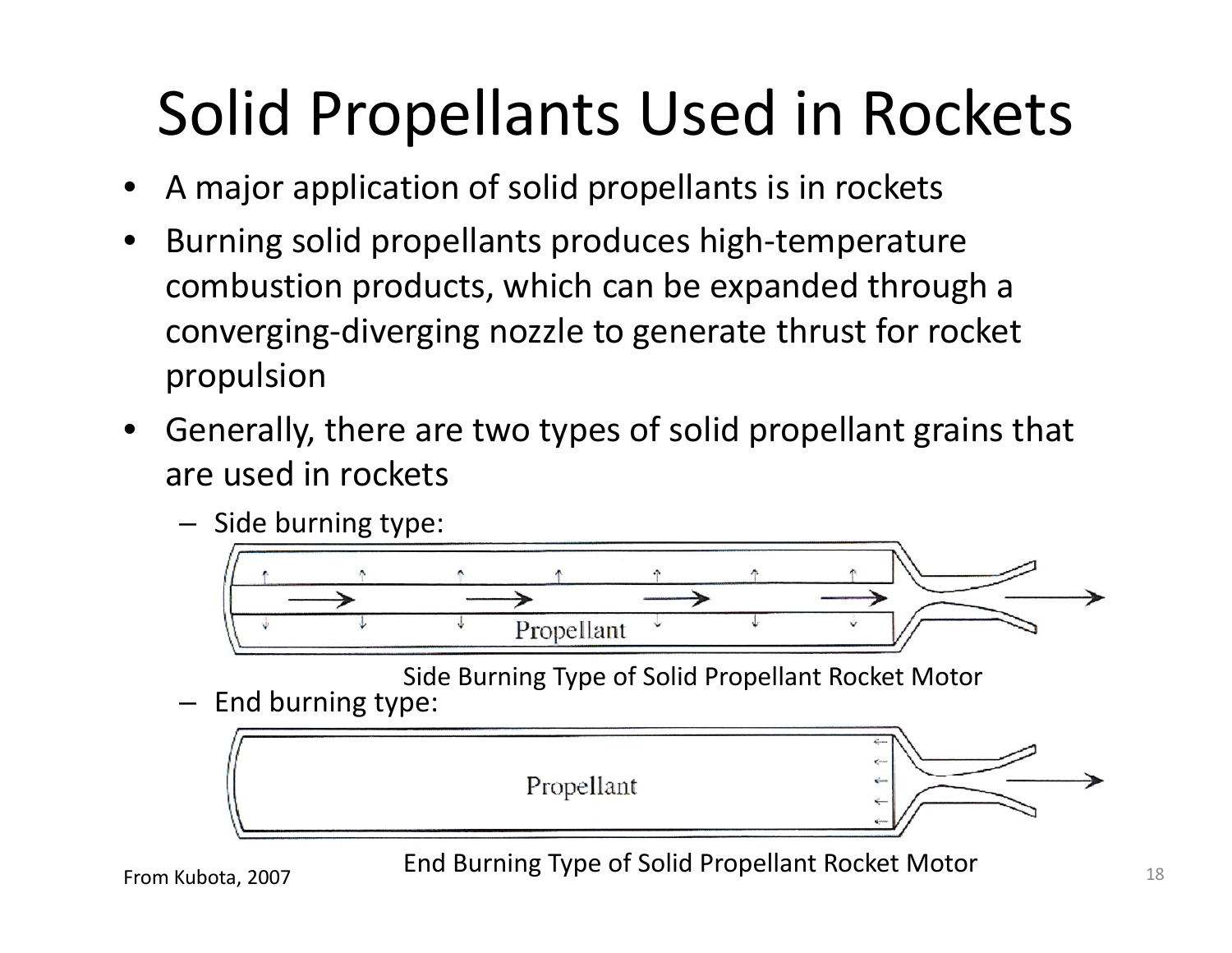## Thrust of <sup>a</sup> Solid Rocket Motor

- Thrust is a result of pressure force distribution over interior and exterior surfaces of the motor
- It can be expressed in an equation as follow:

$$
F = \oint P dA = \dot{m}_p V_e + A_e (P_e - P_{amb})
$$
\n(36)

• The thrust is also expressed in terms of <sup>a</sup> dimensionless thrust coefficient  $C_F$ , the nozzle throat area  $A_{\scriptscriptstyle{t}}$ , and the average chamber pressure  $P_{\rm\scriptscriptstyle C}$ 

$$
F = C_F A P_c \tag{37}
$$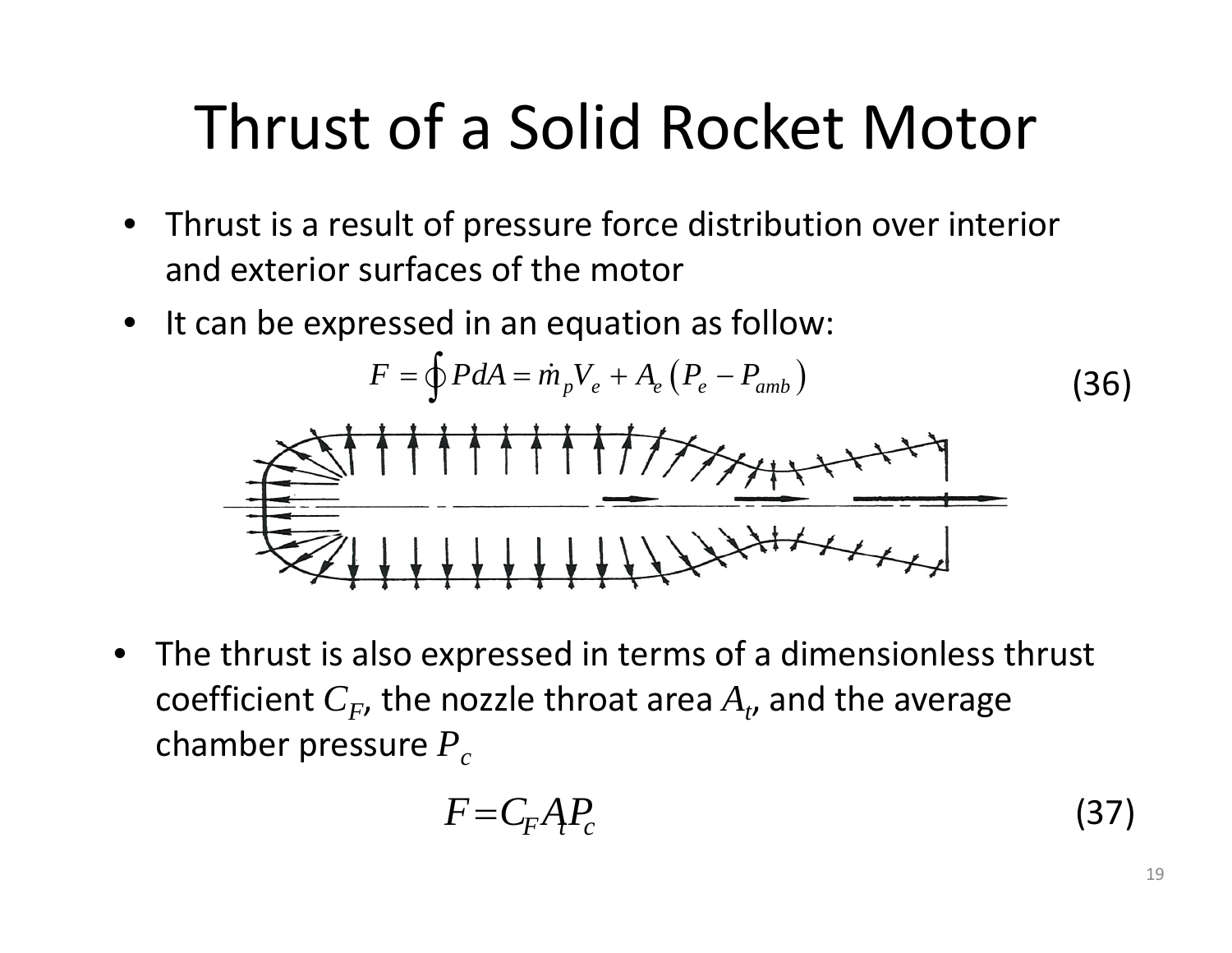### Thrust of a Solid Rocket Motor (cont.)

Nozzle exit has a divergence angle  $\alpha_d$ , which implies that not all the jet momentum ( $\dot{m}_{_p} V_{_e}$ ) is in the axial direction. Therefore, a  $\lambda$  parameter is introduced to account for loss of axial momentum in the thrust calculations calculations. $\dot{m}_p V_e$ 

This parameter  $\lambda$  can be evaluated from:

$$
\lambda = \frac{1 + \cos \alpha_d}{2} \tag{38}
$$

With this correction, the thrust of a rocket motor can be evaluated from

$$
F = \lambda \dot{m}_p V_e + A_e \left( p_e - p_{amb} \right)
$$
 (39)

From the isentropic flow relationships, the nozzle exit flow velocity is determined from:

$$
V_e = \sqrt{\frac{2\gamma}{\gamma - 1} RT_c} \left[ 1 - \left(\frac{p_e}{p_c}\right)^{\frac{\gamma - 1}{\gamma}} \right]
$$
(40)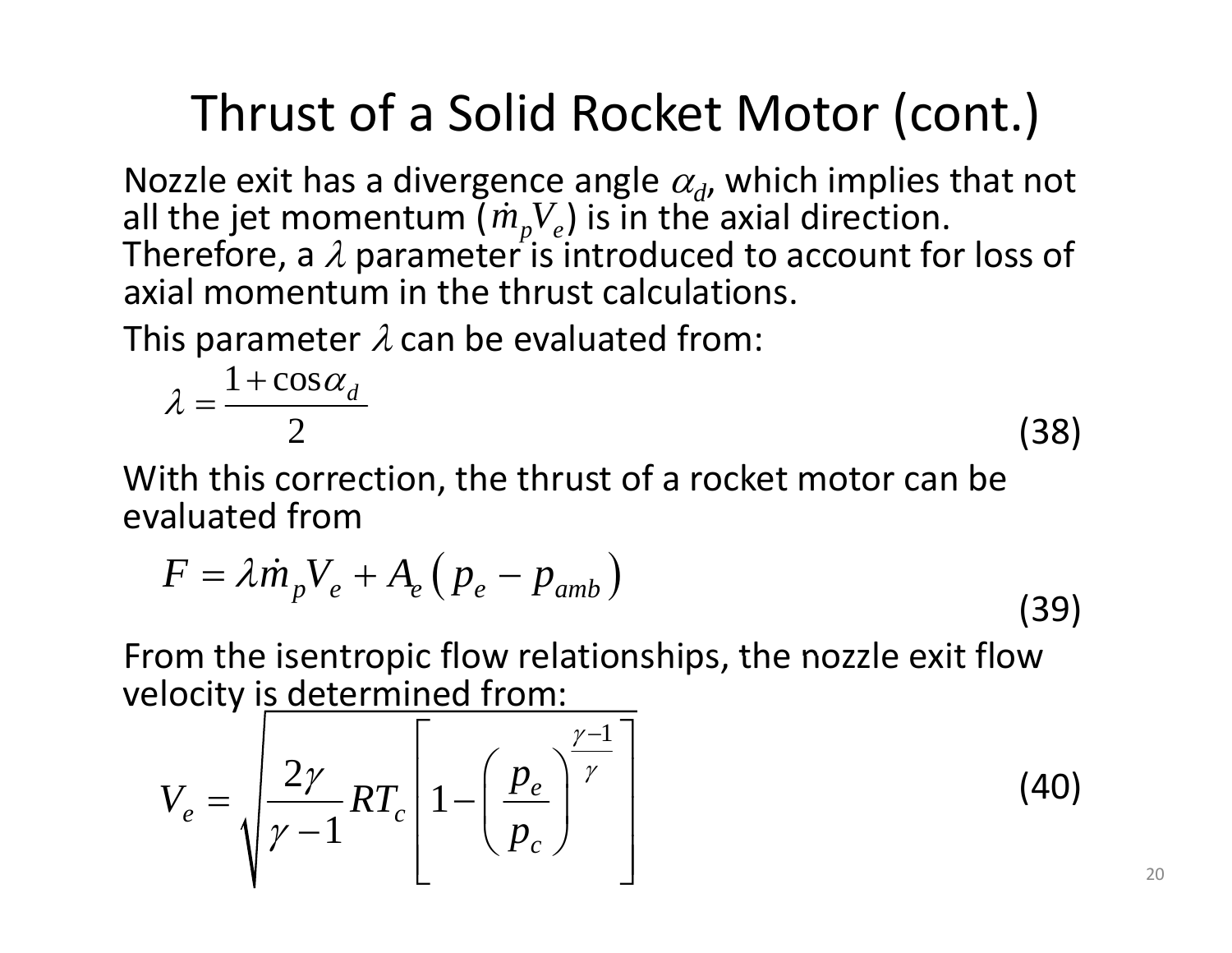#### Thrust of a Solid Rocket Motor (cont.)

The mass generation rate of a non ‐metallized solid propellant must be equal to the mass flow rate through a choked nozzle under *steady ‐state operation*. Then, using the choked flow equation,  $\dot{m}_a$  can be related to the chamber pressure  $P_{\scriptscriptstyle A}$  and temperature  $T_{\scriptscriptstyle A}$ *m*  $\emph{operation.}$  Then, using the choked flow equation,  $\dot{m}_g$ <br>he chamber pressure  $P_c$  and temperature  $T_c$  as:

$$
\dot{m}_p = \dot{m}_g = \dot{m}_d = \Gamma(\gamma) \frac{p_c A_t}{\sqrt{RT_c}}
$$
\nwhere  $\Gamma$  is defined as: (41)

$$
\Gamma(\gamma) = \sqrt{\gamma} \left(\frac{2}{\gamma + 1}\right)^{\frac{\gamma + 1}{2(\gamma - 1)}}
$$
(42)

Using Eqs. (38), (40) and (41) into Eq. (30), we have the following iexpression for the thrust:

$$
F = p_c A_t \left\{ \lambda \Gamma \sqrt{\frac{2\gamma}{\gamma - 1}} \left[ 1 - \left( \frac{p_e}{p_c} \right)^{\frac{\gamma + 1}{2(\gamma - 1)}} \right] + \frac{A_e}{A_t} \left( \frac{p_e}{p_c} - \frac{p_{amb}}{p_c} \right) \right\} (43)
$$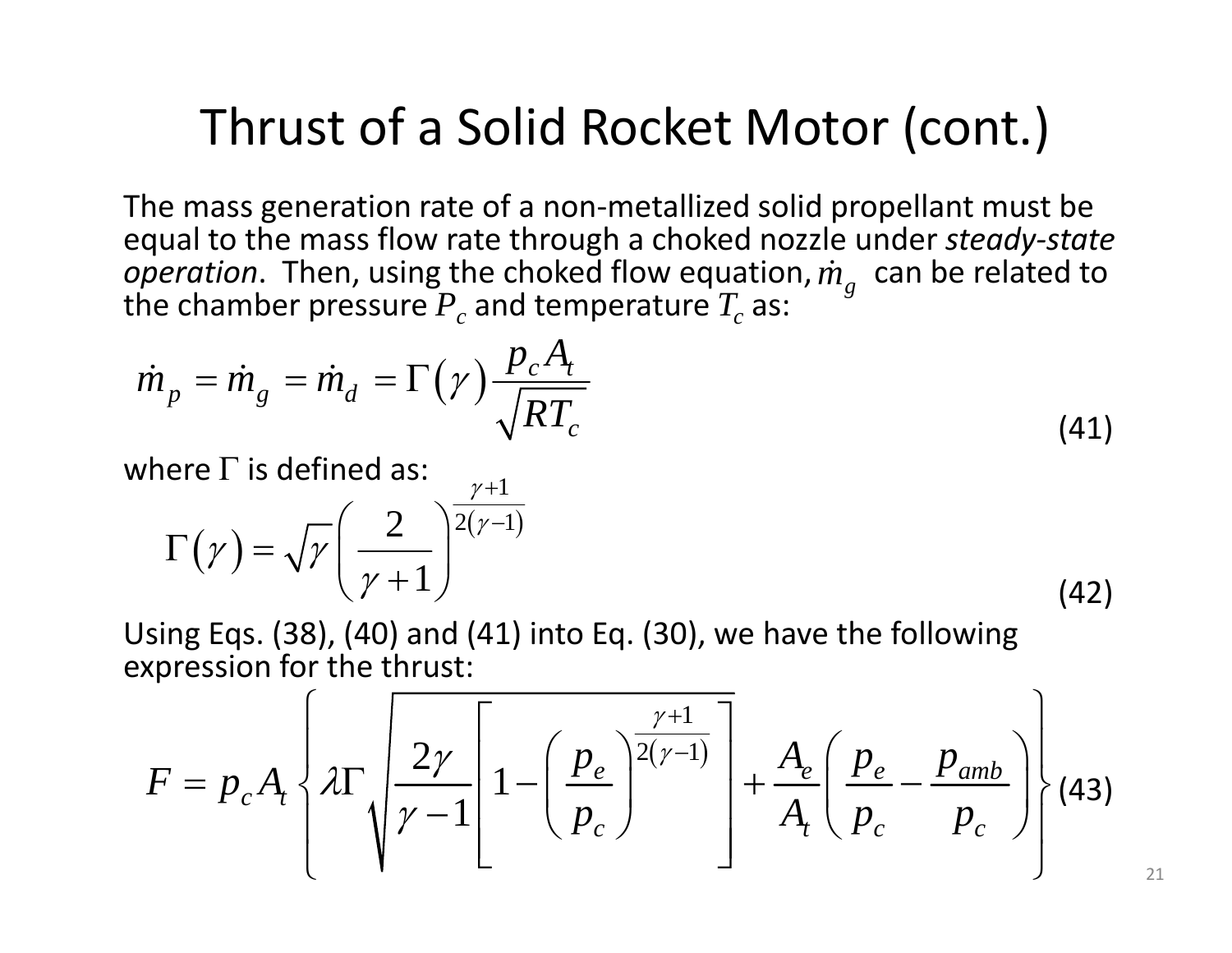### Thrust of <sup>a</sup> Solid Rocket Motor (cont.)

A comparison of Eq. (37) with Eq. (41) yields the following expression for the thrust coefficient  $C_F$ :

$$
C_F = \left\{\lambda \Gamma \sqrt{\frac{2\gamma}{\gamma - 1}} \left[1 - \left(\frac{p_e}{p_c}\right)^{\frac{\gamma + 1}{2(\gamma - 1)}}\right] + \frac{A_e}{A_t} \left(\frac{p_e}{p_c} - \frac{p_{amb}}{p_c}\right)\right\} = \lambda C_{F0} + \frac{A_e}{A_t} \left(\frac{p_e}{p_c} - \frac{p_{amb}}{p_c}\right)
$$
(44)

The mass balance in the rocket motor can be written as:

$$
\frac{dm_{CV}}{dt} = \frac{d\left(\rho_g V_{CV}\right)}{dt} = \dot{m}_g - \dot{m}_d \tag{45}
$$

The rate of mass generation by solid‐propellant burning for <sup>a</sup> non‐metallized propellant is:

$$
\dot{m}_g = \dot{m}_p = \rho_p A_b r_b \tag{46}
$$

The rate of mass discharge through the nozzle is:

$$
\dot{m}_d = C_D A_t p_c \tag{47}
$$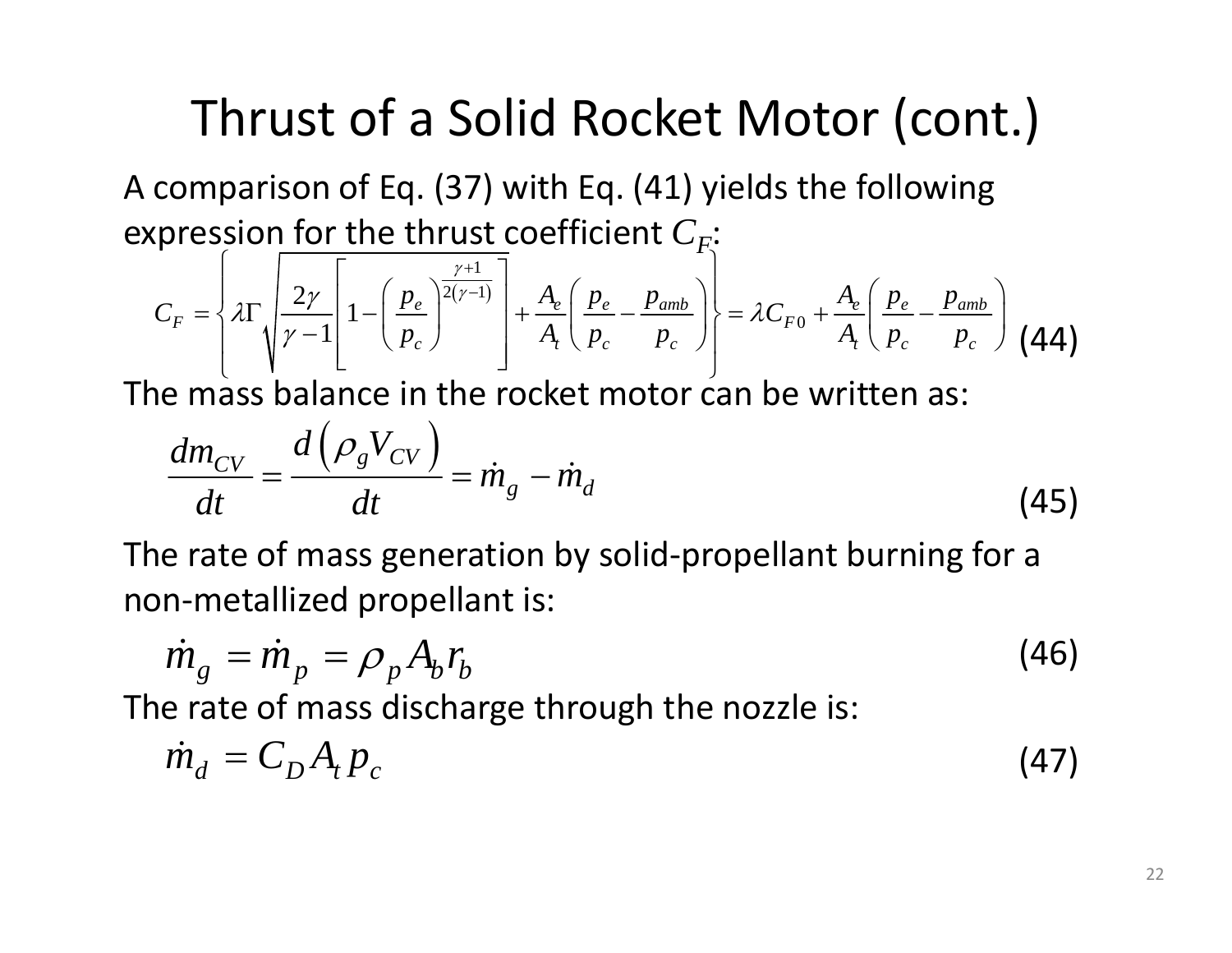### Total Impulse of <sup>a</sup> Solid Rocket Motor

The mass flow factor  $C^{\vphantom{\dagger}}_D$  in Eq. (47) is:

$$
C_D = \frac{\Gamma(\gamma)}{\sqrt{RT_c}} = \sqrt{\gamma \left(\frac{2}{\gamma + 1}\right)^{\frac{\gamma + 1}{\gamma - 1}} \frac{MW}{R_u T_c}}
$$
 Dimensions of  $C_D$   $\left[\frac{time}{length}\right]$  (48)

Note that the parameter  $C_{D}$  should not be confused with the dimensionless discharge coefficient  $C_d^{\phantom{\dagger}}$ 

For steady‐state burning conditions, the mass balance equation Eq. (45) can be written as:  $\dot{m}_g = \dot{m}_d$  By utilizing Eq. (37), we have:

$$
\rho_p A_b r_b = C_D A_t p_c = \frac{C_D}{C_F} F
$$
\n(49)

Total impulse is the thrust force integrated over burning time:

$$
I_t = \int_0^t Fdt \quad \text{Units: (N-s)}
$$
 (50)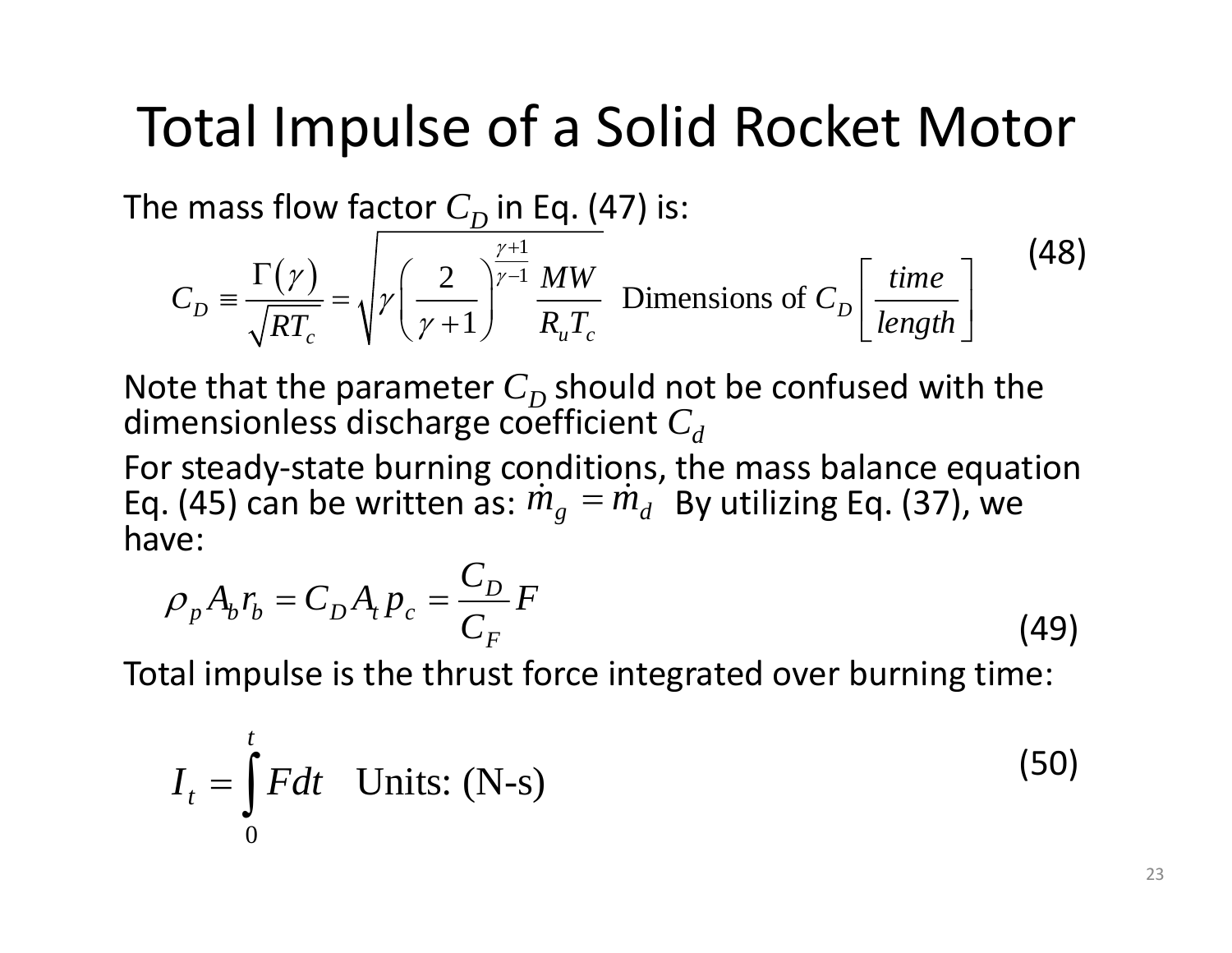#### Specific Impulse of <sup>a</sup> Solid Rocket Motor

The specific impulse is defined as the total impulse per unit weight of propellant burnt: *t*

$$
I_{sp} \equiv \frac{\int_{0}^{t} Fdt}{g_{0} \int_{0}^{t} \dot{m}_{g} dt} = \frac{I_{t}}{g_{0} m_{p}} = \frac{I_{t}}{W_{p}} \quad \text{Units: (s)}
$$
(51)

where  $g_{0}$  (=9.8066 m/s<sup>2</sup> or 32.175 ft/s<sup>2</sup>) is the gravitational acceleration at sea level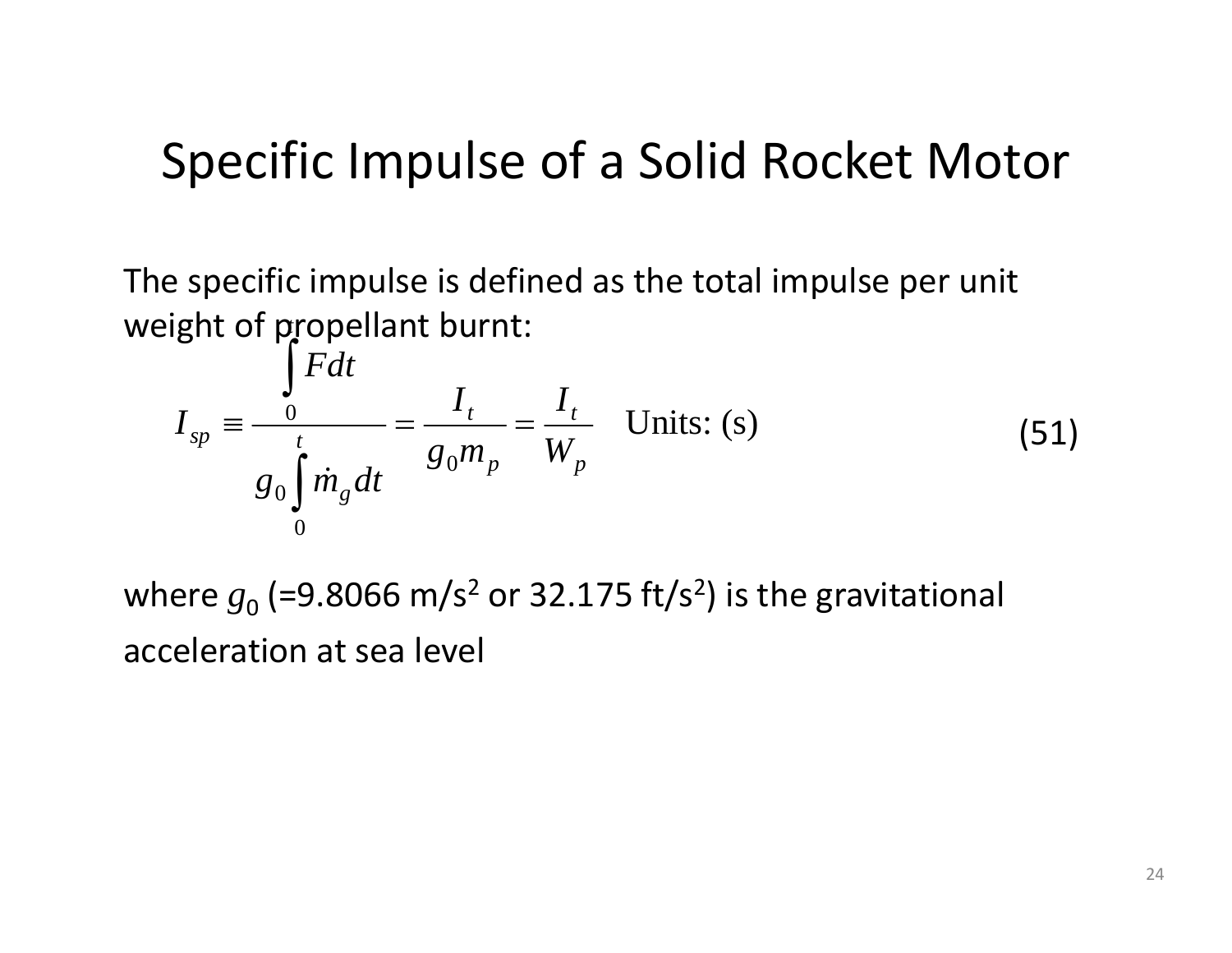### Other Performance Parameters

• $\bullet$  If we consider constant thrust level for the majority of motor operation time as shown in the following figure



• $\bullet$  In the above case of static firing of the solid rocket motor, the average thrust can be defined as:

$$
F_{avg} = \frac{1}{t_E - t_C} \int_{t_C}^{t_E} F dt
$$
\n(52)

 $\bullet$  Similarly, the average pressure is defined as: •

$$
p_{avg} = \frac{1}{t_E - t_C} \int_{t_C}^{t_E} p dt
$$
 (53)

25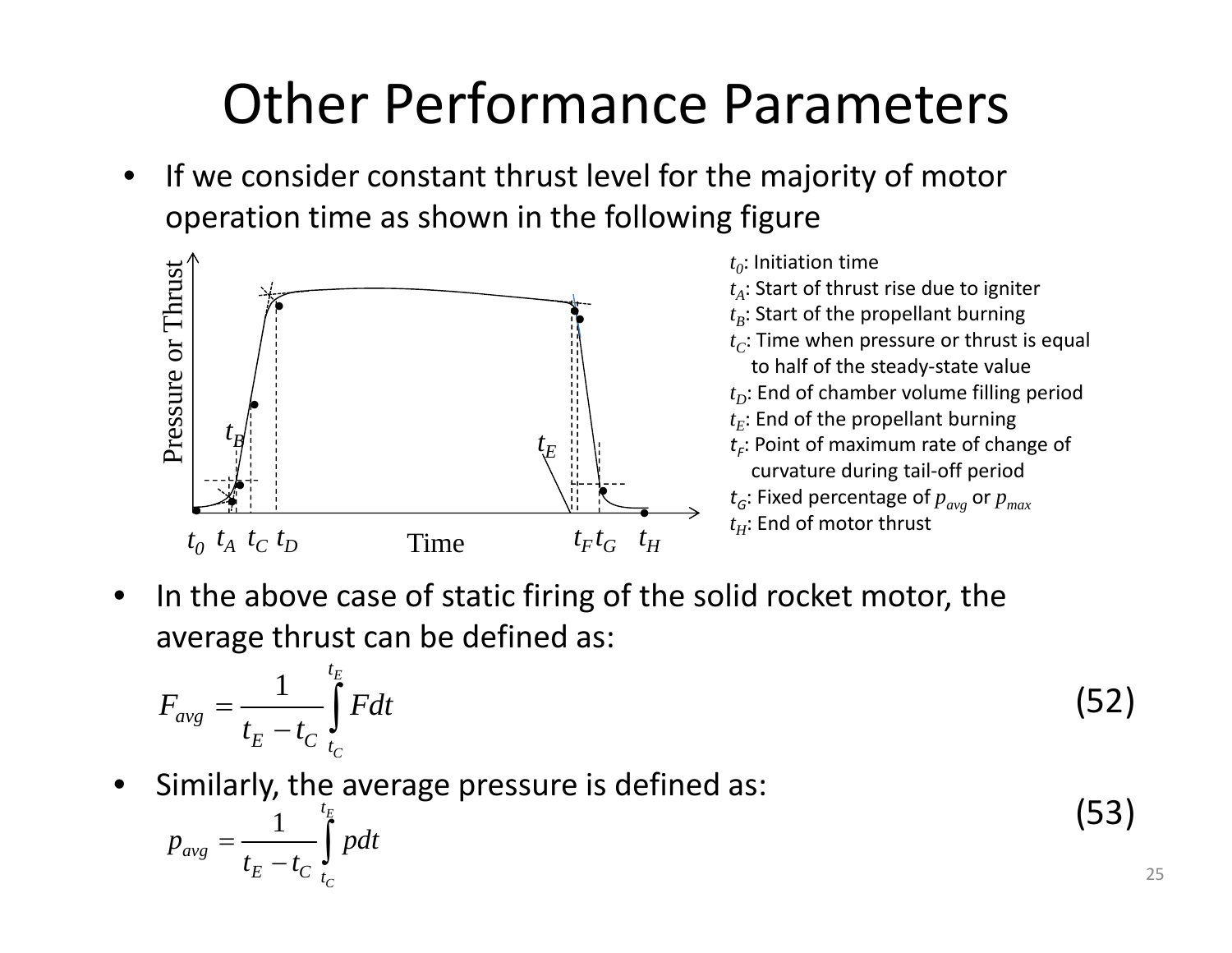#### Other Performance Parameters of Solid Rocket Motors

In case of constant thrust operation, the specific impulse is:

$$
I_{sp} \cong \frac{F}{\dot{m}_p g_0} \tag{54}
$$

From Eq. (49), the thrust can be written as:

$$
F = \frac{C_F}{C_D} \dot{m}_p \tag{55}
$$

Substituting Eq. (55) in Eq. (54), we have:

$$
I_{sp} = \frac{C_F}{C_D g_0} \tag{56}
$$

Substituting  $C_D^{}$  in the above equation, we have:

$$
I_{sp} = \frac{C_F}{g_0 \sqrt{\gamma \left(\frac{2}{\gamma + 1}\right)^{\frac{\gamma + 1}{\gamma - 1}}} \frac{1}{R_u}} \sqrt{\frac{T_c}{MW}} \text{ or } I_{sp} \propto \sqrt{\frac{T_c}{MW}}
$$
(57)

Propellants with high  $T_f$  and low  $MW$  products are desirable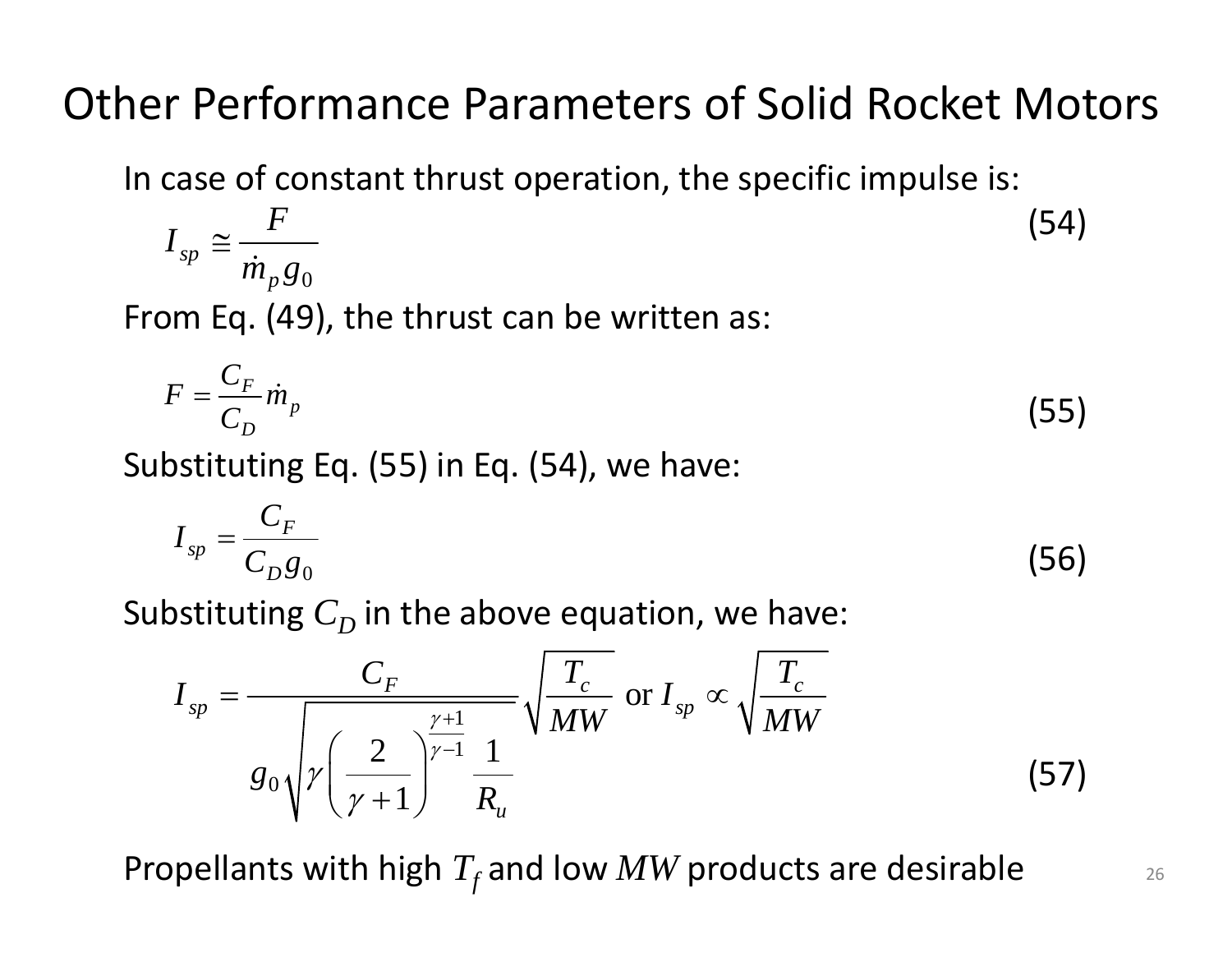### Variation of Thrust Coefficient with Area Expansion Ratio



- $\bullet$  For maximum  $C_{F}$ , it is desirable to have combustion products expanded to the ambient pressure.
- $\bullet$  At optimum expansion ,  ${P}_e = {P}_{amb}$

 $b$  **From Kuo and Acharya, 2012** 27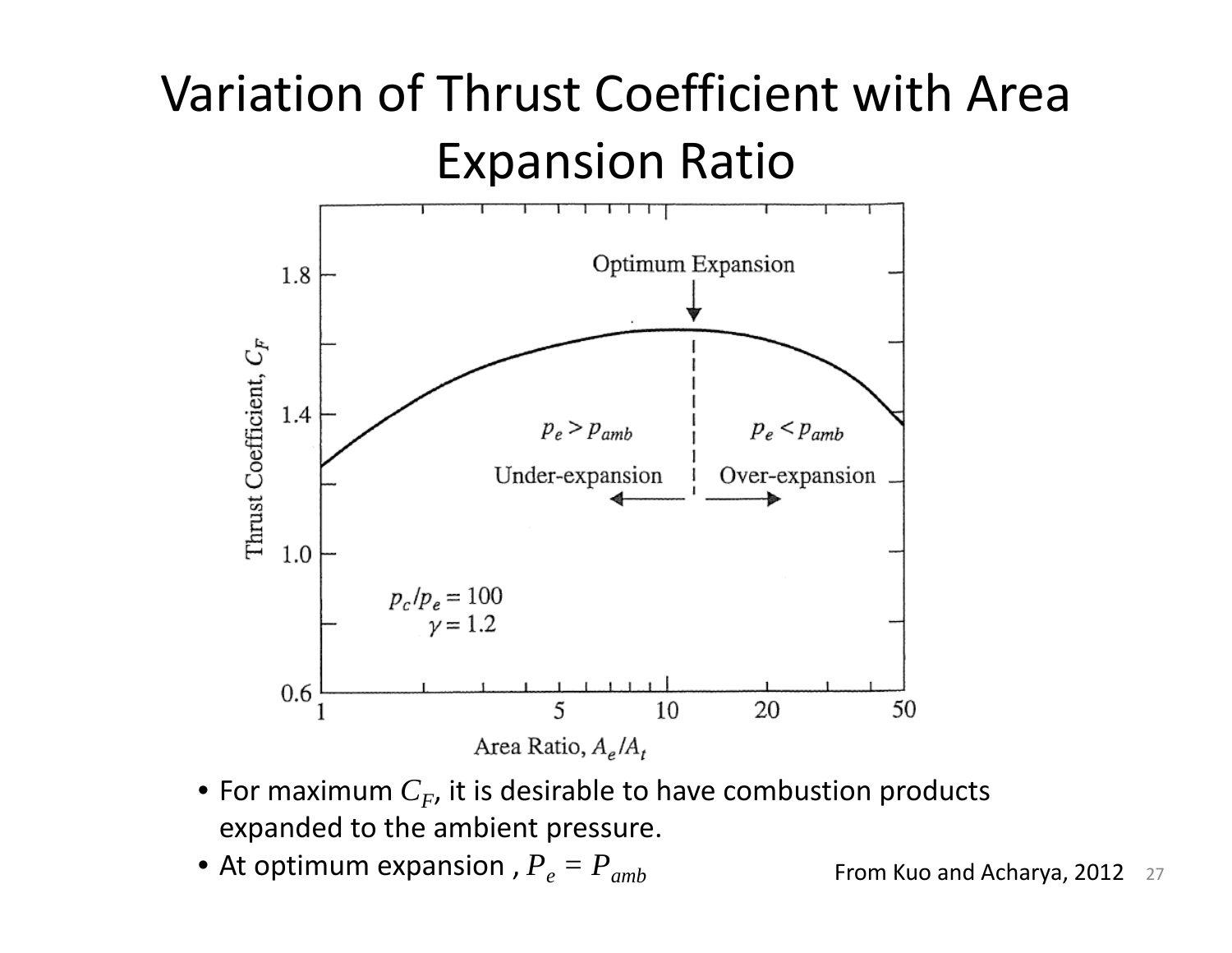#### Variation of Thrust Coefficient with Area Expansion Ratio at Several Specified Pressure Ratios



- The maximum on each curve represents the optimum expansion condition
- Note that during <sup>a</sup> flight of <sup>a</sup> rocket, optimum expansion is achieved only at one altitude and Acharya, 2012 and Acharya, 2012 and Acharya, 2012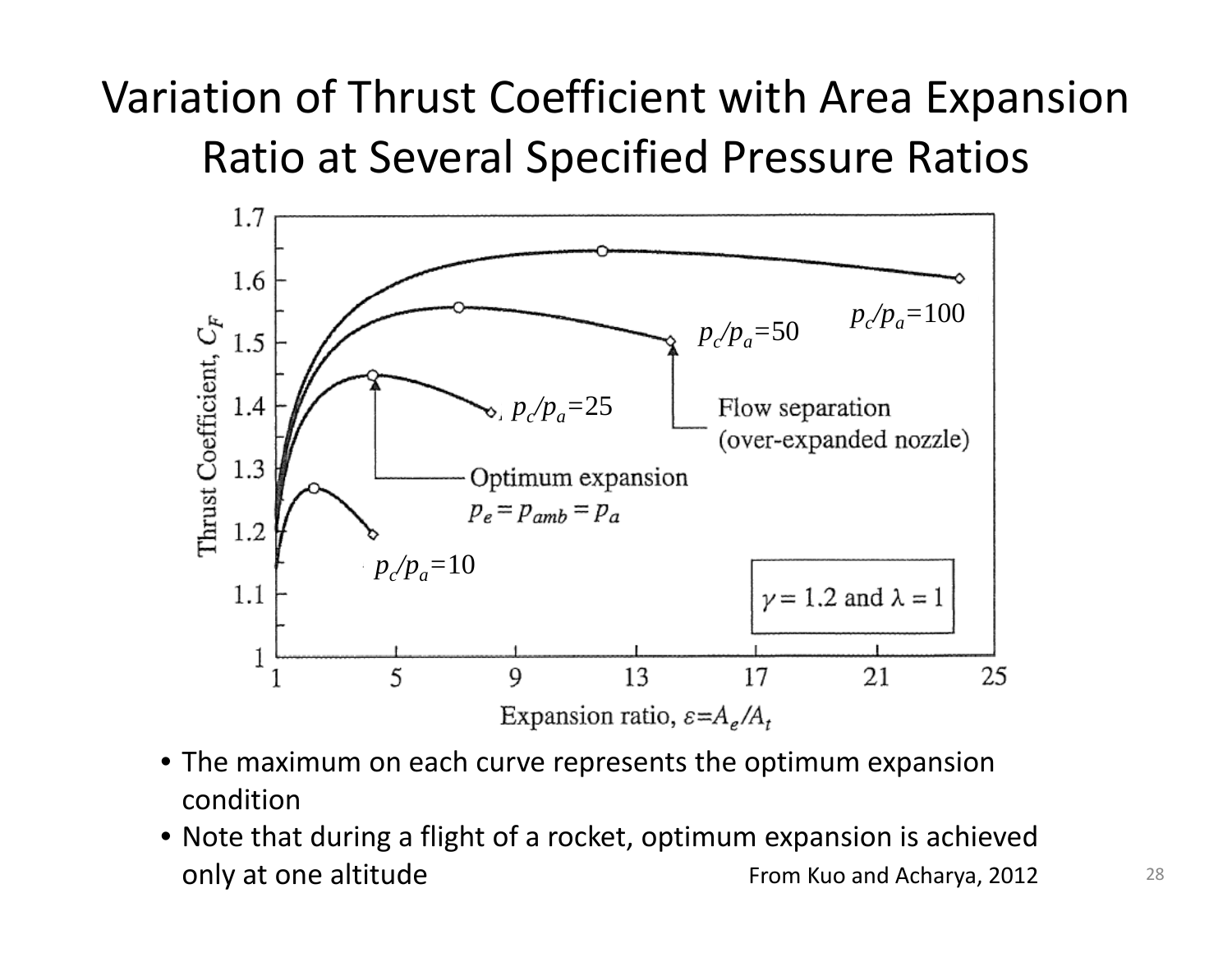# Dependency of  $I_{sp}$  on  $T_c/MW$



$$
I_{_{SP}} \propto \sqrt{\frac{T_c}{MW}}
$$

- Under optimum expansion, i.e.,  ${P}_{e} = {P}_{amb}$
- $\bullet\,$  The effect of  $P_{\c{c}}/P_{e}$  can also be observed from this plot
- $\bullet\,$  It can be seen that  $T_{\rm c}/\!MW$  has a much stronger effect on *Isp*

Note *MW = Mw*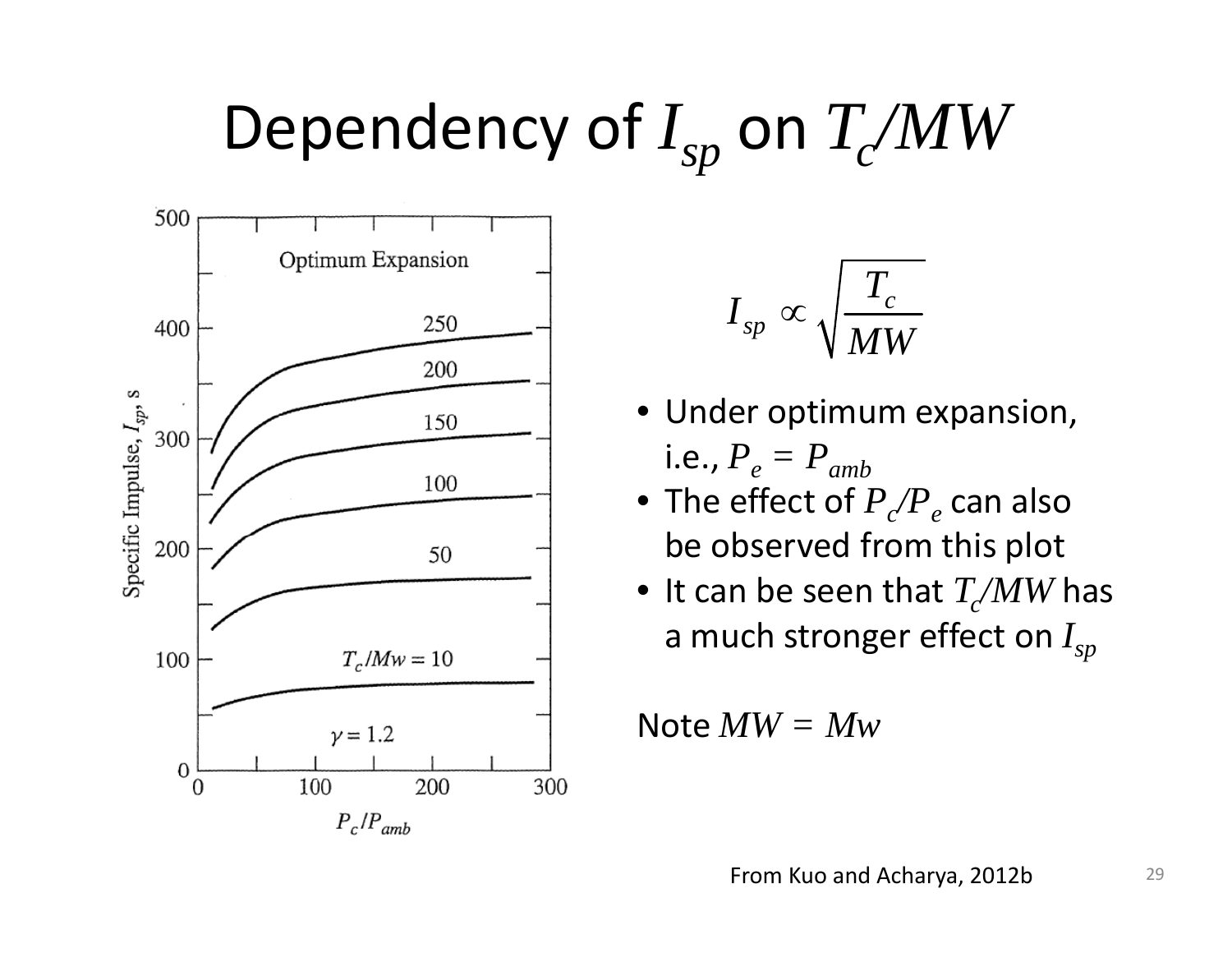#### Variation of Flame Temperature and Specific Impulse with NG Concentration of <sup>a</sup> Double‐Base Propellant

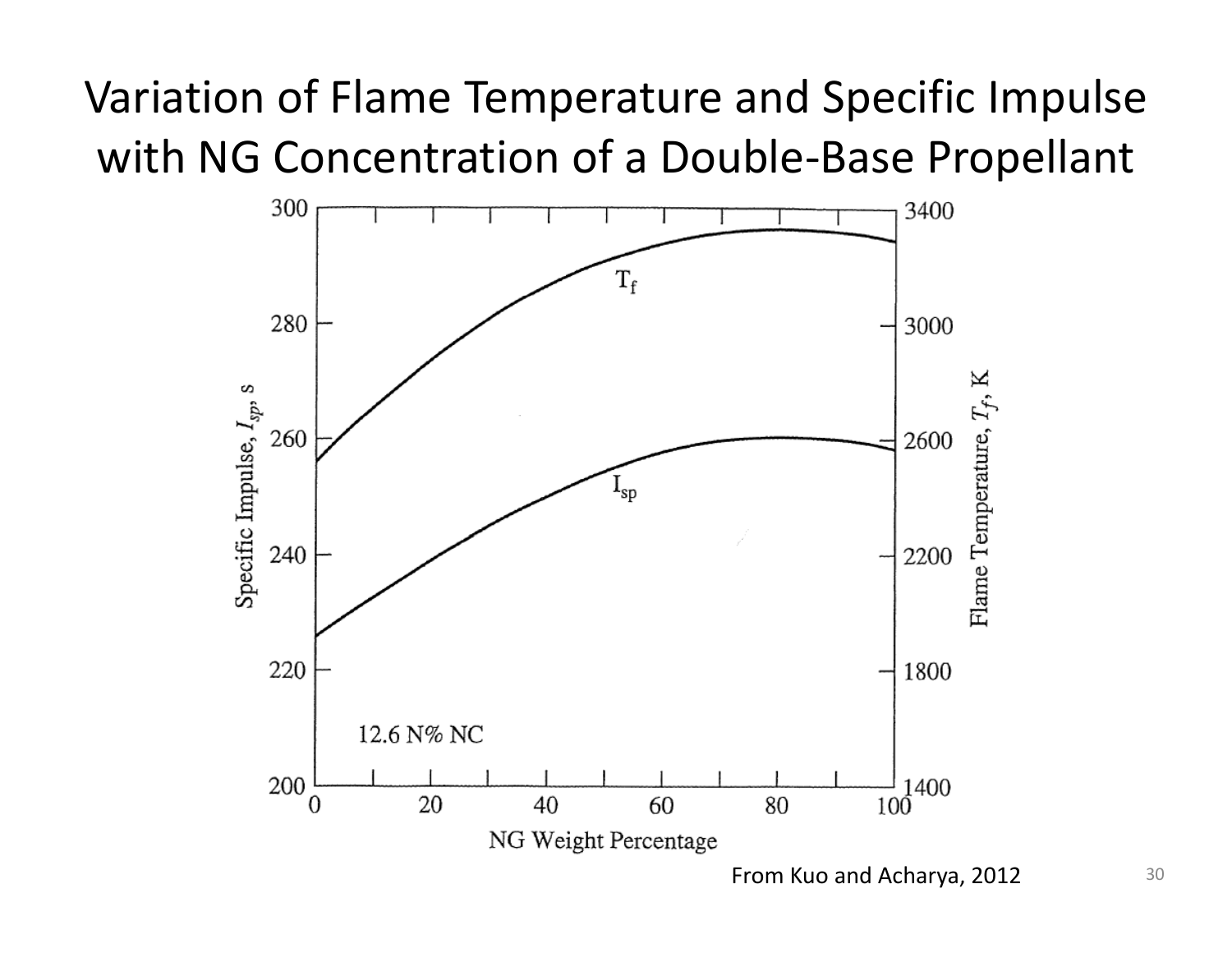### Variation of  $I_{sp}$  and  $T_f$  with AP or RDX Weight Percentage of CMDB Propellants



- • $\bullet$  CMBD = composite modified double base propellant
- • At very high RDX wt %, the material properties are poor; hence they cannot be used as true propellants
- From Kuo and Acharya, 2012 • Solids loadings above  $\sim$  88 wt % not practical From Kuo and Acharya, 2012  $\,$  31  $\,$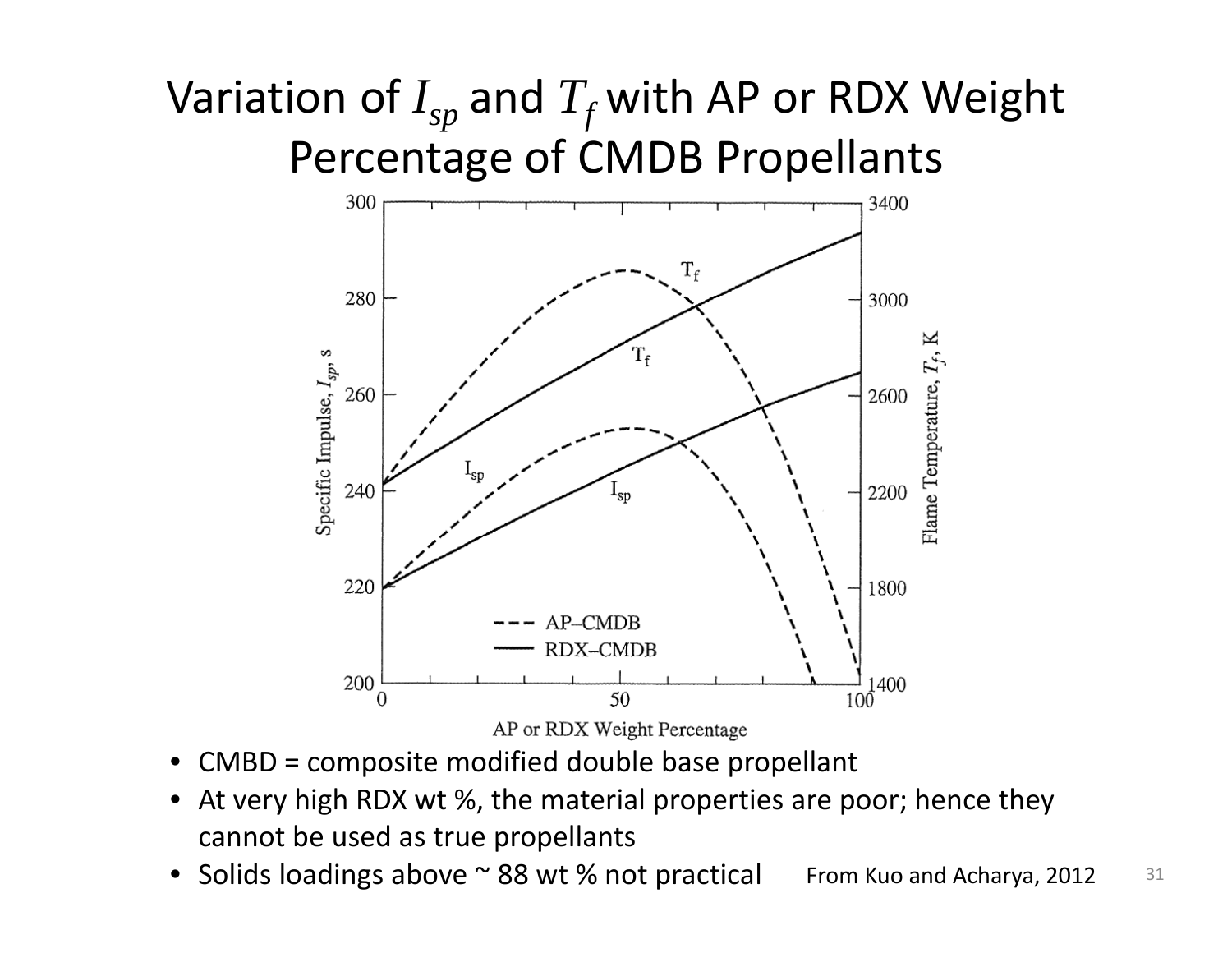## Density *Isp*

• For some rockets, performance is measured by the "density ‐ "density-*I<sub>sp</sub>",* which is defined as the product of<br>propellant density and specific impulse; i.e.*,* 

 $DI_{sp}^{\vphantom{\dagger}}=% \frac{\frac{1}{2}(5-2\epsilon) \Delta _{sp}}{\Delta _{sp}}\text{ \ } \label{eq.2.14}%$  $\rho I_{sp}^{\vphantom{\dagger}}=\rho_p^{\vphantom{\dagger}}\times$ *Isp* (58)

- In order to accommodate a large weight of propellant in a given vehicle tank space, <sup>a</sup> dense propellant is preferred. This permits smaller vehicle size and weight, which also results in lower aerodynamic drag.
- The average propellant density has an important effect on the maximum flight velocity and range of any rocket ‐powered vehicle
- The average propellant density can be increased by adding heavy materials such as aluminum powders into the propellant mixture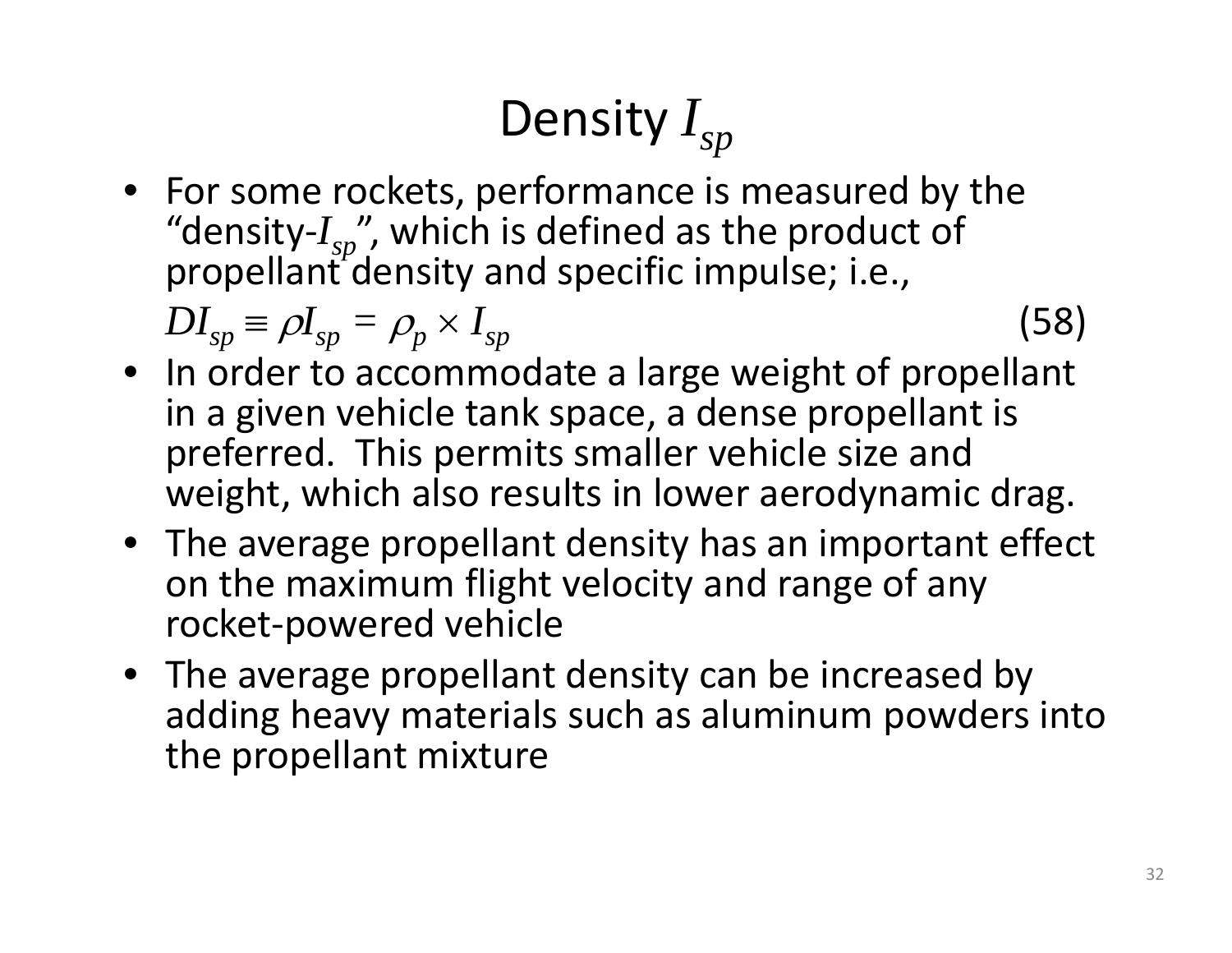### Characteristic Velocity *C\**

A characteristic velocity *C\** is defined as <sup>a</sup> measure of energy available to generate thrust after combustion of the propellant. It is defined as:

$$
C^* = \frac{\int_{t_0}^{t_E} p_c A_t dt}{m_p}
$$
 (59)

If the chamber pressure is constant for major part of the rocket *\** operation, then *C\** can be written as:

$$
C^* = \frac{p_c A_t}{\dot{m}_p} = \frac{\sqrt{R_u}}{\Gamma} \sqrt{\frac{T_c}{MW}} = \frac{1}{C_D}
$$
(60)

 $C^*$  is a fundamental performance parameter, similar to the  $I_{sp}$ . Both of these parameters depend on  $\sqrt{T_c/MW}$  by a linear relationship. Typical values for *C\** range from 800 to 1,800 m/s. Higher values correspond to more energetic propellants, which can produce greater thrust and impulse. Using the definition of  $C^*$ , thrust can be expressed as:*\**

$$
F = \dot{m}_p C_F C^* \tag{61}
$$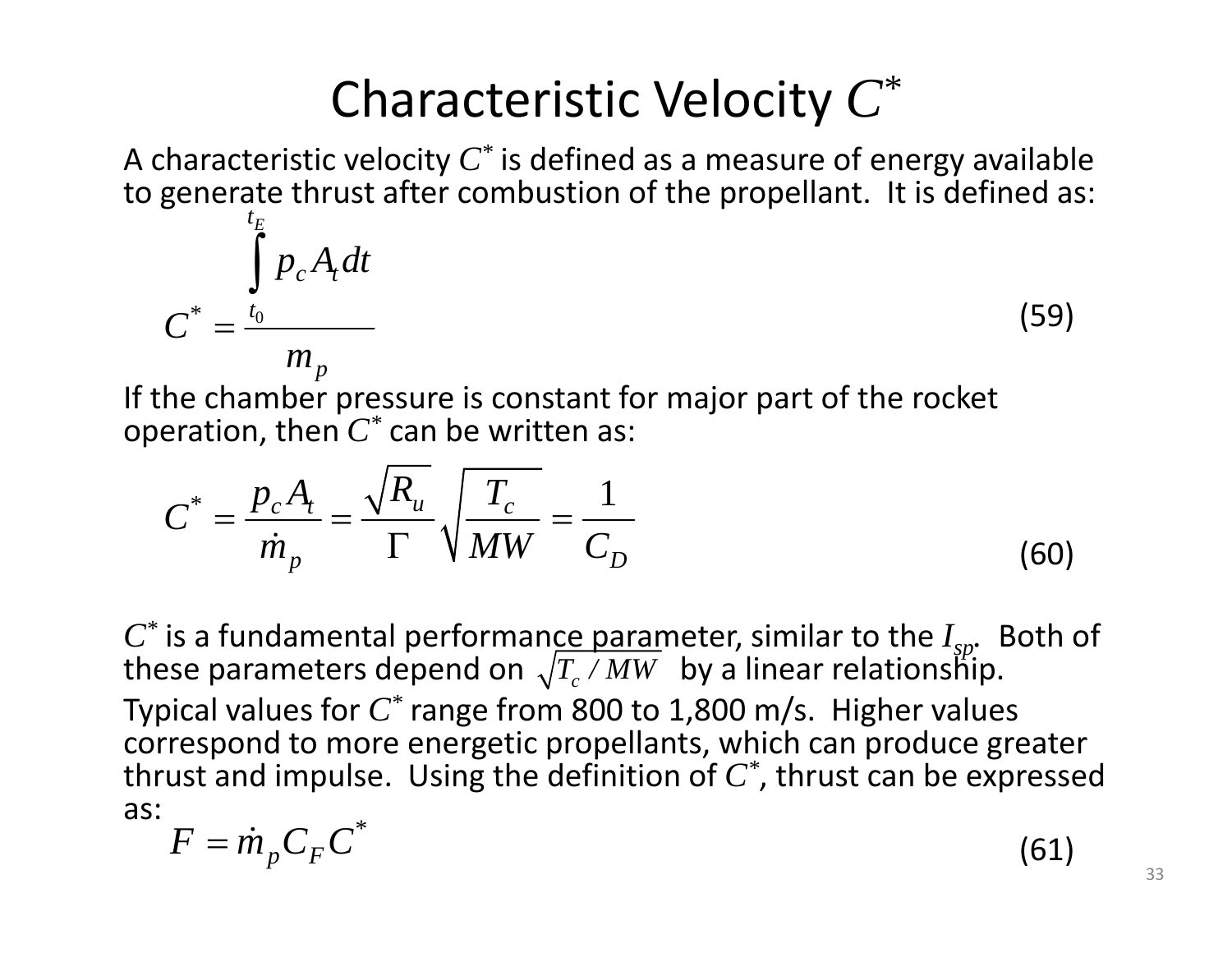## Characteristic Velocity, *C\**, for <sup>a</sup> non‐ Metallized Composite Propellant



- *C\** is a function of propellant formulation as shown above
- The solids loading should be approximately 88% for maximum performance

From Kuo and Acharya, 2012  $34$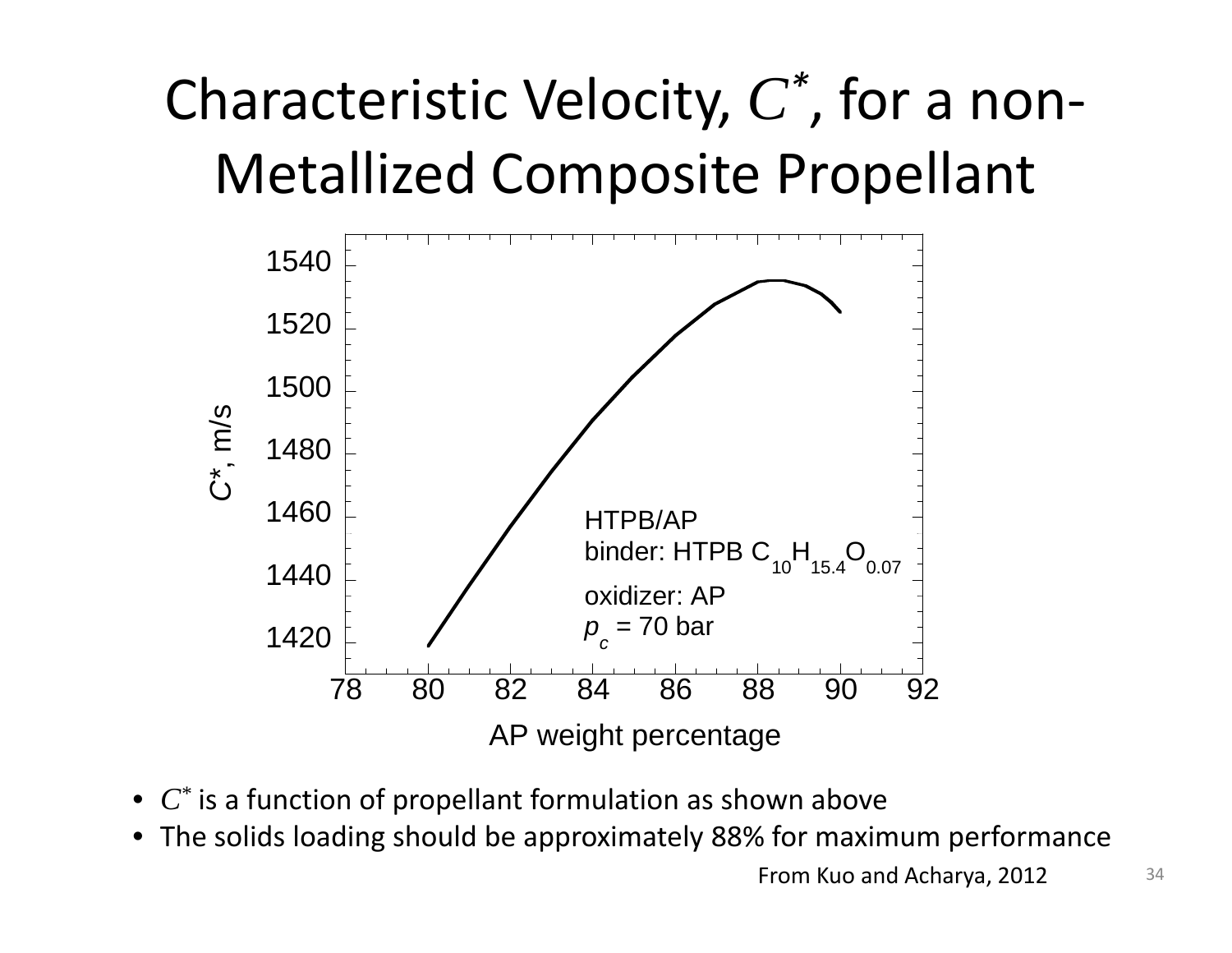

• Note the upper limit for Al powder is near 18% by weight for maximum performance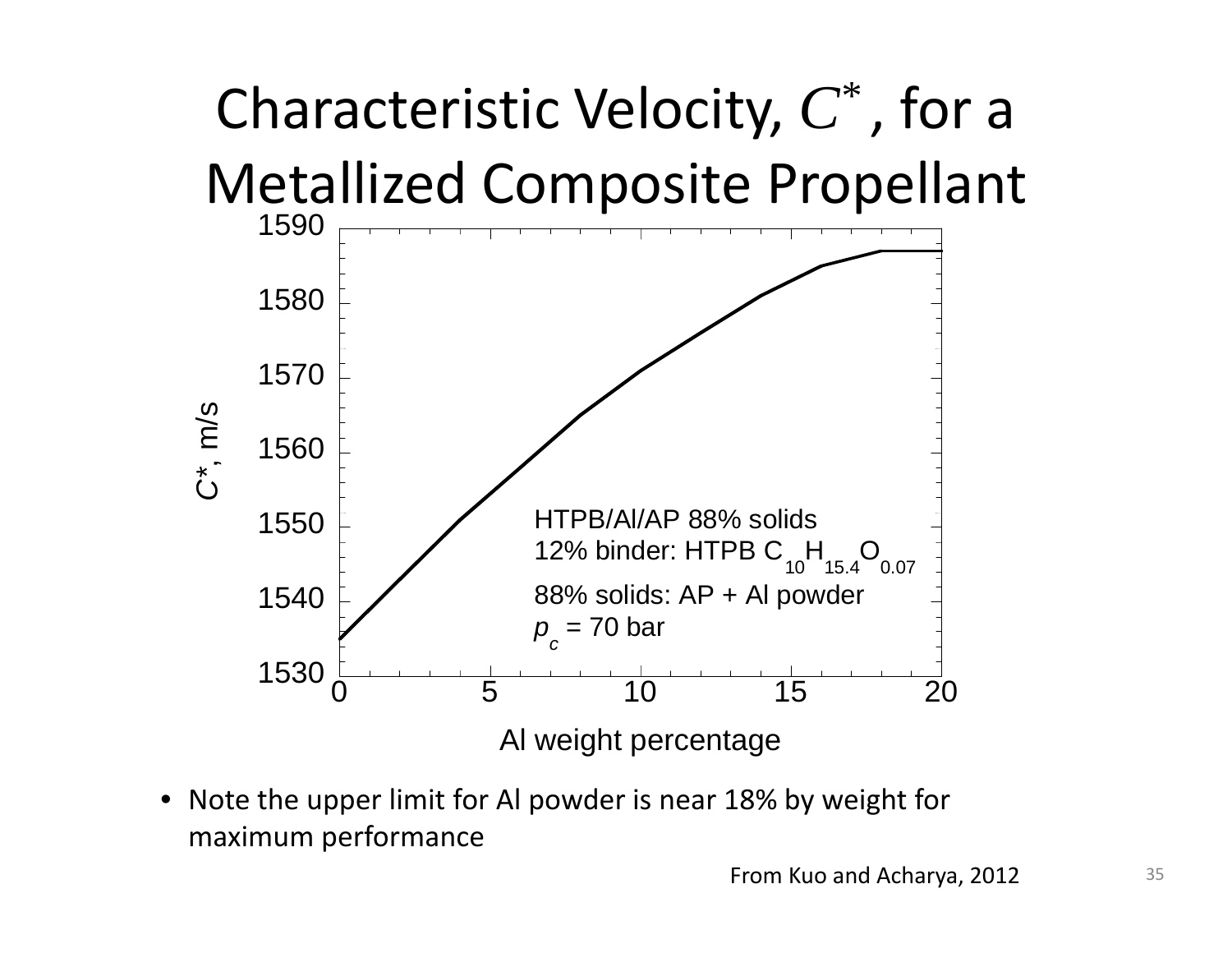### Effect of Pressure Exponent on Stability of a Solid Rocket Motor



Pressure, *p*

After Kubota, 2001  $_{36}$ 

•• Mass discharge rate from rocket motor is proportional to pressure, i.e

 $\dot{m_{d}} \propto P_{c}$ 

•• The mass generation rate from propellant is by  $\qquad \qquad \vert \qquad \text{proportional to } P^n \text{, i.e.,}$ 

$$
\dot{m}_g \propto P_c^n
$$

- •• If  $n > 1$ , any pressure fluctuation in the motor will lead to either overpressure or a dramatic decrease in chamber pressure resulting in extinction of the solid propellant combustion process
- Thus, solid propellants for •rocket motors should have *n*  $< 1\,$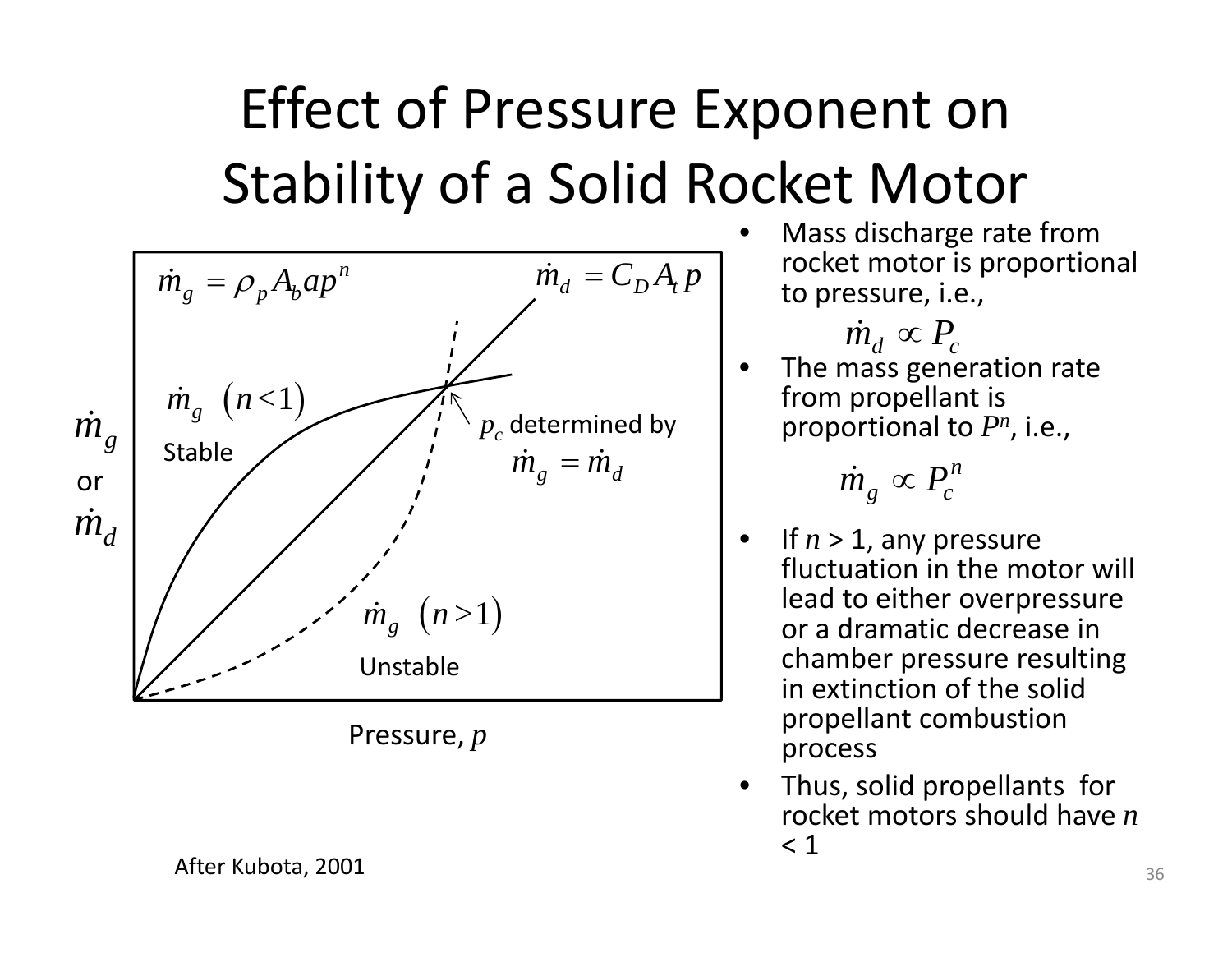### Pressure Sensitivity of Burning Rate

The parameter  $K_{n}$  is defined as the ratio of burning surface area of the solid propellant to the nozzle throat area of a rocket motor; i.e.,

$$
K_n \equiv A_b / A_t
$$
\nThe pressure sensitivity  $\pi_k$  of the rocket motor combustion is defined as:  $1 \lceil \partial p \rceil$ 

as:

$$
\pi_k \equiv \frac{1}{p} \left[ \frac{\partial p}{\partial T_i} \right]_{K_n}
$$
\n(63)

The pressure in the solid-propellant rocket motor combustion chamber can be expressed:

$$
p = p_{ref} \exp\left(\pi_k \left(T_i - T_{i,ref}\right)\right)
$$
\n
$$
p = p_{ref} \exp\left(\pi_k \left(T_i - T_{i,ref}\right)\right)
$$
\n(64)

Therefore, the pressure sensitivity of a rocket motor can be written as:

$$
\pi_k = \frac{\ln\left(p \mid p_{\text{ref}}\right)}{\left(T_i - T_{i,\text{ref}}\right)}
$$
(65)

The relationship between  $\sigma_{\!{}_p}$  and  $\pi_{\!{}_k}$  is given by the following equation with pressure exponent *n* treated as a constant:

$$
\sigma_p = (1 - n)\pi_k \tag{66}
$$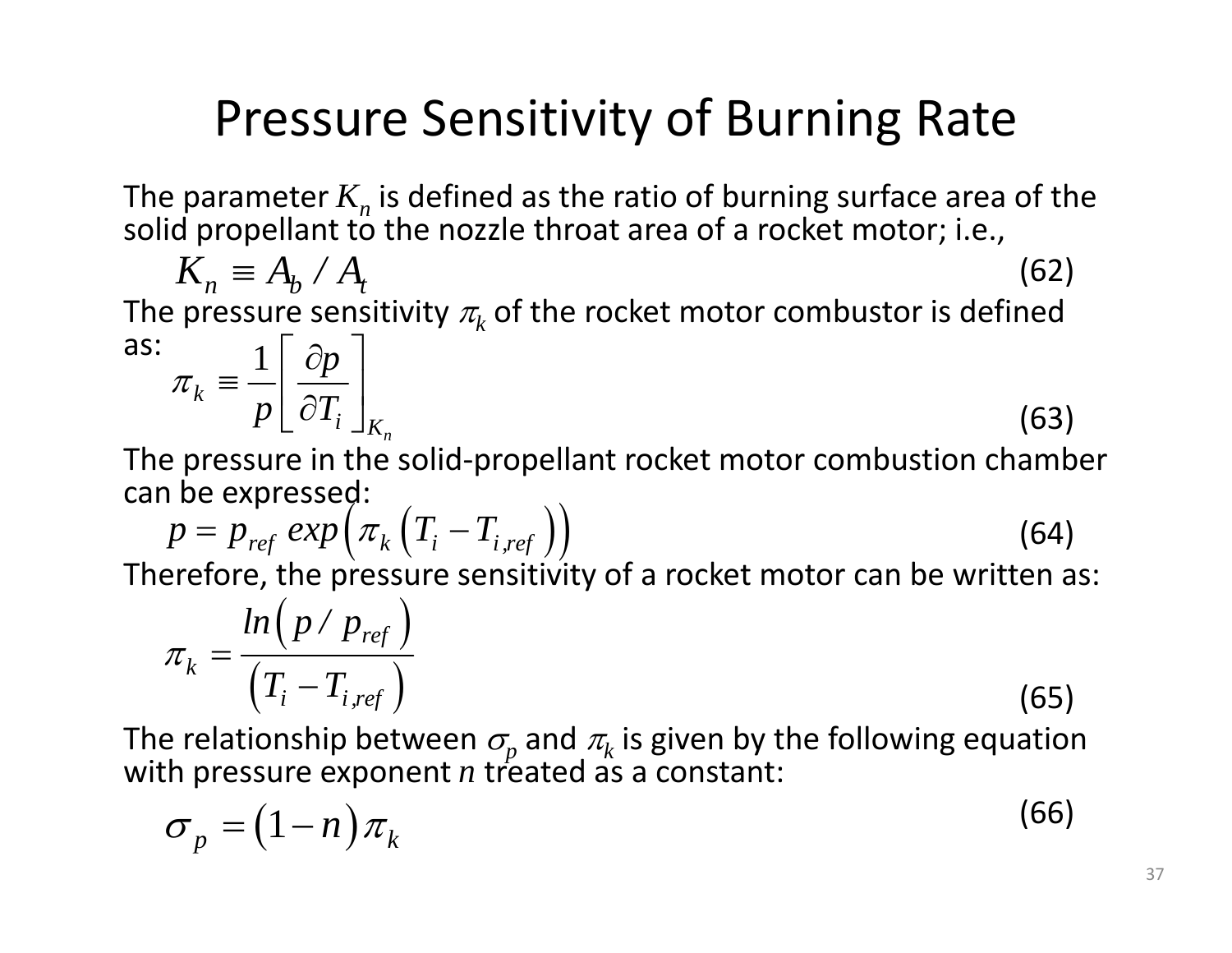### Thrust Coefficient,  $C_F^{\phantom i}$  – Efficiency,  $\eta$

The thrust coefficient for a period of operation is defined as:

$$
C_{F,ex} = \frac{\int_{t_E}^{t_E} F(t)dt}{\int_{t_0}^{t_A} A_t(t) p_c(t)dt}
$$
 (67)

Recall that the theoretical thrust coefficient  $C_{F,th}$  based upon Eq. (44) can be written as:

$$
C_{F,th} = \lambda C_{F0} + \frac{A_e}{A_t} \left( \frac{p_{e,avg}}{p_{c,avg}} - \frac{p_{amb}}{p_{c,avg}} \right)
$$
(68)

In the theoretical calculations of  $C_{F,th}$ , no erosion of the nozzle throat is assumed. For experimental test conditions, the nozzle throat size could increase due to thermo-chemical erosion. The experimental value of  $C_F$ , can be evaluated from Eq. (67). The average thrust ‐ coefficient efficiency or thrust efficiency is then defined as:

$$
\eta \equiv \frac{C_{F,experimental}}{C_{F,theoretical}} = \frac{C_{F,ex}}{C_{F,th}}
$$
\n(69)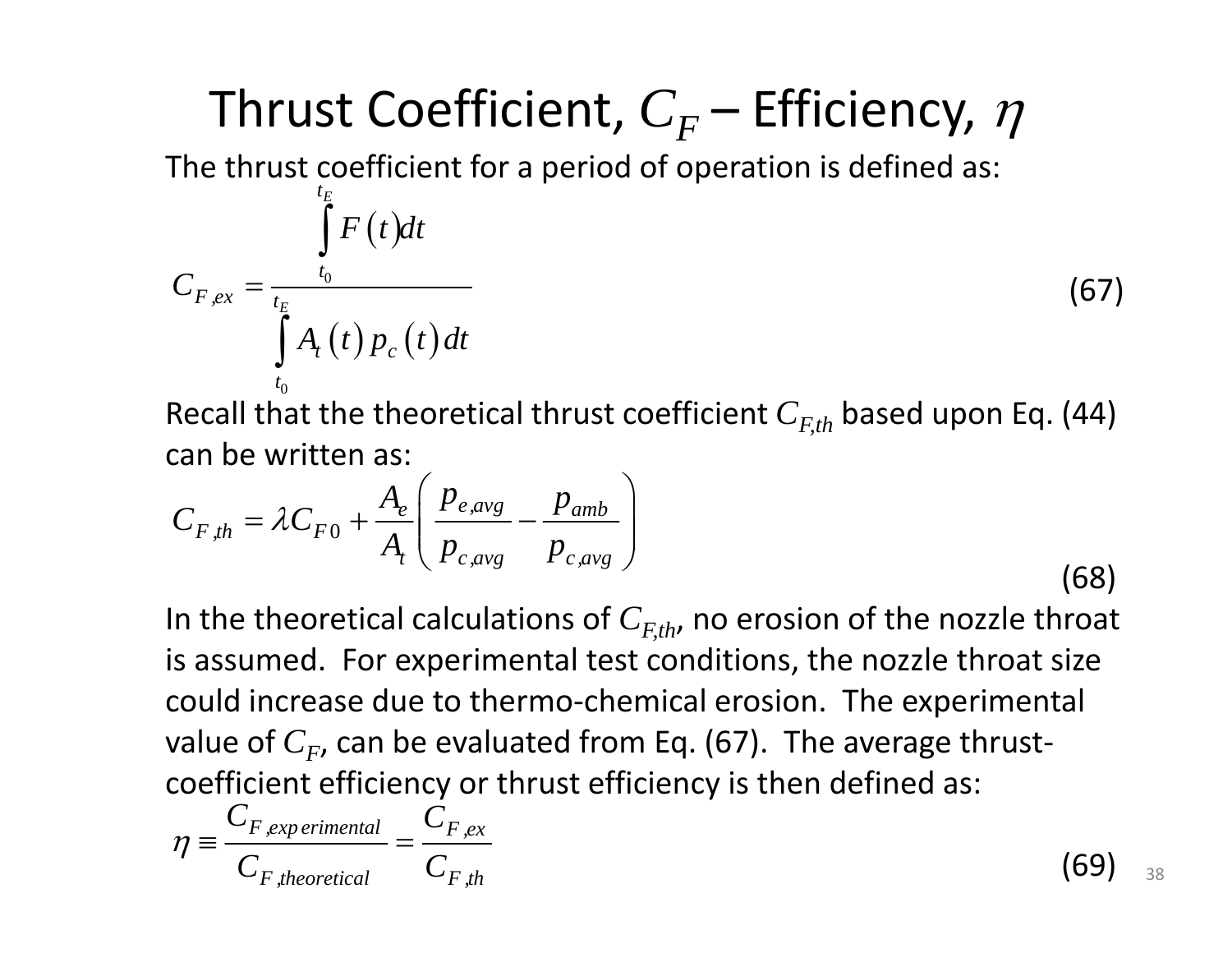### Properties and Performance Parameters of Different Oxidizers at *p* <sup>=</sup> 70 atm

| Oxidizer     | Chemical                             | <b>State</b> | $\rho$               | $\Delta H_f$ (298) | $T_c$ | <b>MW</b> | $I_{sp}$ |
|--------------|--------------------------------------|--------------|----------------------|--------------------|-------|-----------|----------|
|              | Formula                              |              | (g/cm <sup>3</sup> ) | (cal/mol)          | (K)   | (g/mol)   | (s)      |
| $NC(12.6\%)$ | $C_6H_{7.55}O_{5}(NO_2)_{2.45}$      | $\mathsf S$  | 1.66                 | $-160.2$           | 2586  | 24.7      | 230      |
| NC(14.14%)   | $C_6H_{7.0006}N_{2.9994}O_{10.9987}$ | S            | 1.66                 | $-155.99$          | 3025  | 26.8      | 243      |
| <b>NG</b>    | $C_3H_5O_3(NO_2)_3$                  |              | 1.60                 | $-9.75$            | 3289  | 28.9      | 244      |
| <b>TMETN</b> | $C_5H_9O_3(NO_2)_3$                  |              | 1.47                 | $-97.8$            | 2898  | 23.1      | 253      |
| <b>TEGDN</b> | $C_6H_{12}O_4(NO_2)$                 | L            | 1.33                 | $-181.6$           | 1376  | 19.0      | 183      |
| <b>DEGDN</b> | $C_4H_8O_3(NO_2)$                    |              | 1.39                 | $-103.5$           | 2513  | 21.8      | 241      |
| <b>ADN</b>   | $H_4N_4O_4$                          | S            | 1.82-1.84            | $-36.01$           | 2051  | 24.8      | 202      |
| AN           | $NH_{4}NO_{3}$                       | S            | 1.73                 | $-87.37$           | 1247  | 22.9      | 161      |
| <b>AP</b>    | NH <sub>4</sub> ClO <sub>4</sub>     | $\mathsf S$  | 1.95                 | $-70.73$           | 1406  | 27.9      | 157      |
| <b>HNF</b>   | $CH5H5O6$                            | S            | 1.87-1.93            | $-17.22$           | 3082  | 26.4      | 254      |
| HNIW(CL-20)  | $C_6H_6N_{12}O_{12}$                 | $\mathsf S$  | 2.04                 | 99.35              | 3591  | 27.4      | 273      |
| <b>NP</b>    | NO <sub>2</sub> ClO <sub>4</sub>     | S            | 2.22                 | 8.88               | 597   | 36.4      | 85       |
| <b>RDX</b>   | $C_3H_6N_3(NO_2)_3$                  | S            | 1.82                 | 14.69              | 3286  | 24.3      | 266      |
| <b>HMX</b>   | $C_4H_8N_4(NO_2)_4$                  | S            | 1.90                 | 17.92              | 3278  | 24.3      | 266      |
| <b>TAGN</b>  | $CH9H7O3$                            | S            | 1.59                 | $-11.5$            | 2050  | 18.6      | 231      |

HNIW: Hexanitrohexaazaisowurtzitane

TAGN: Triaminoguanidinim Nitrate  $_{39}$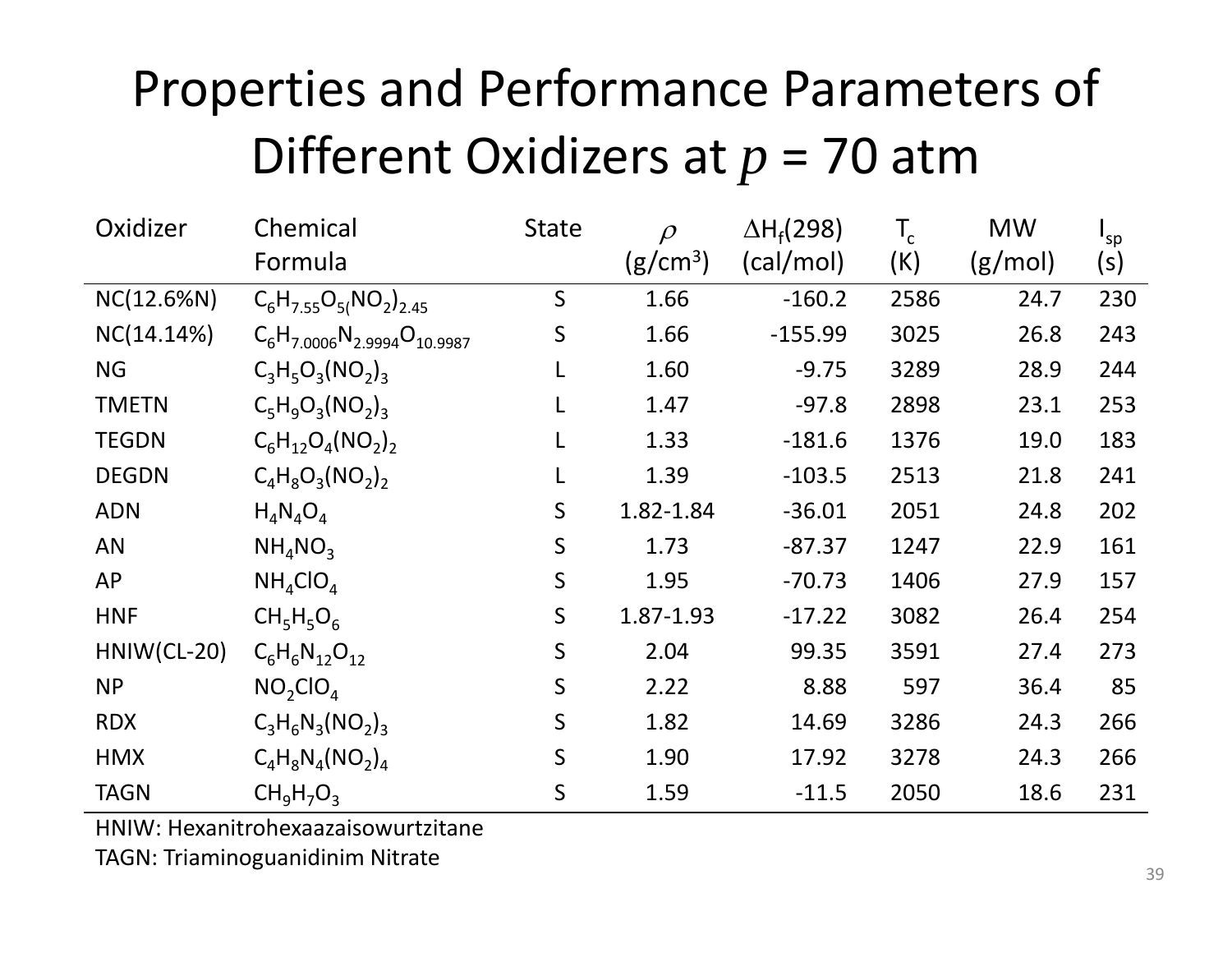#### Variation of  $MW$  and  $T_f$  of Several HTPB-based Solid Propellants with Oxidizer Concentration



From Kuo and Acharya, 2012  $10^{40}$